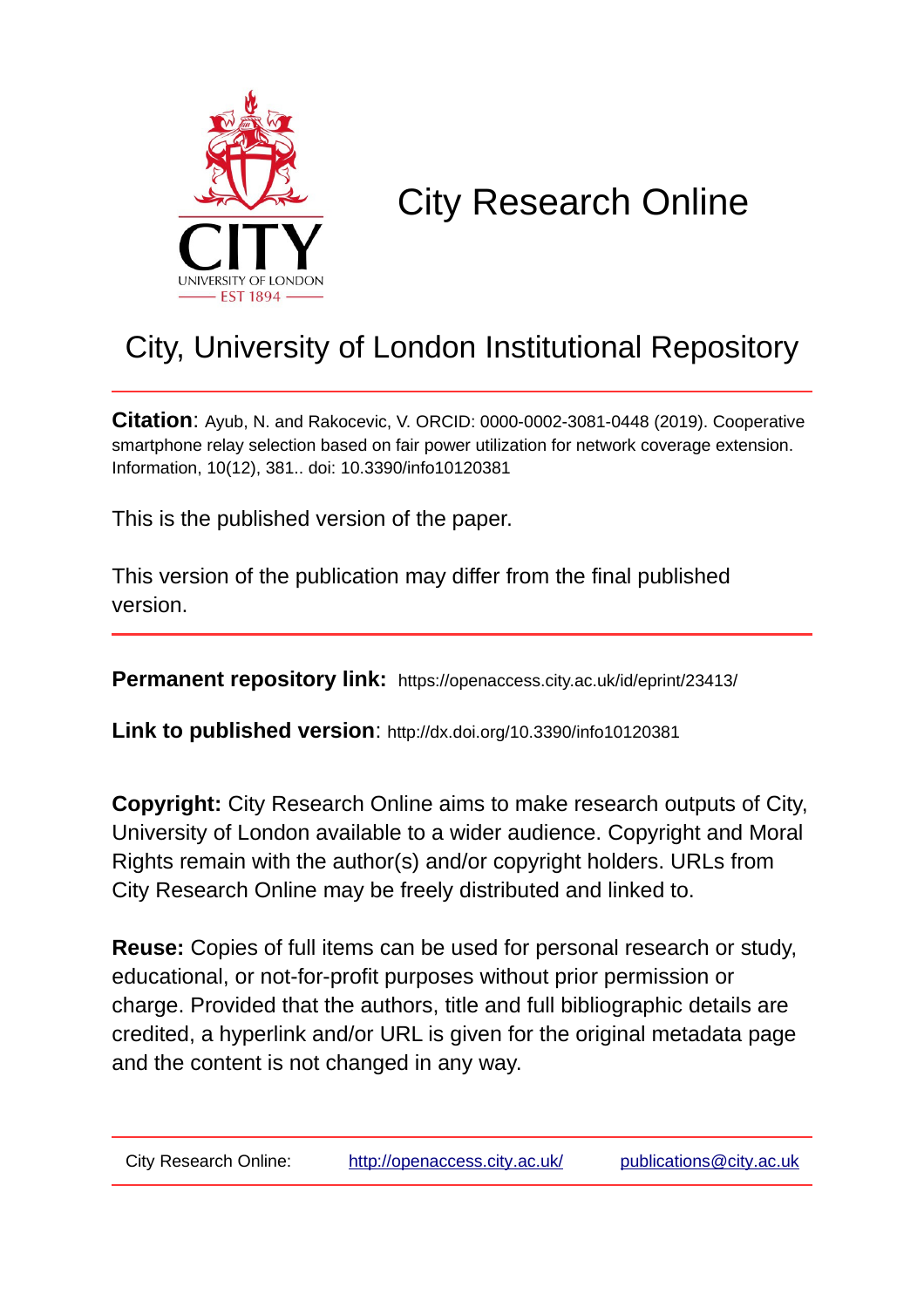



### *Article* **Cooperative Smartphone Relay Selection Based on Fair Power Utilization for Network Coverage Extension**

#### **Naumana Ayub \* and Veselin Rakocevic**

Department of Electrical and Electronic Engineering, University of London, London EC1V 0HB, UK; veselin.rakocevic.1@city.ac.uk

**\*** Correspondence: naumana.ayub.1@city.ac.uk; Tel.: +44-0207-040-8136

Received: 15 October 2019; Accepted: 28 November 2019; Published: 3 December 2019



**Abstract:** This paper presents a relay selection algorithm based on fair battery power utilization for extending mobile network coverage and capacity by using a cooperative communication strategy where mobile devices can be utilized as relays. Cooperation improves the network performance for mobile terminals, either by providing access to out-of-range devices or by facilitating multi-path network access to connected devices. In this work, we assume that all mobile devices can benefit from using other mobile devices as relays and investigate the fairness of relay selection algorithms. We point out that signal strength based relay selection inevitably leads to unfair relay selection and devise a new algorithm that is based on fair utilization of power resources on mobile devices. We call this algorithm Credit based Fair Relay Selection (CF-RS) and in this paper show through simulation that the algorithm results in fair battery power utilization, while providing similar data rates compared with traditional approaches. We then extend the solution to demonstrate that adding incentives for relay operation adds clear value for mobile devices in the case they require relay service. Typically, mobile devices represent self-interested users who are reluctant to cooperate with other network users, mainly due to the cost in terms of power and network capacity. In this paper, we present an incentive based solution which provides clear mutual benefit for mobile devices and demonstrate this benefit in the simulation of symmetric and asymmetric network topologies. The CF-RS algorithm achieves the same performance in terms of achievable data rate, Jain's fairness index and utility of end devices in both symmetric and asymmetric network configurations.

**Keywords:** relay selection algorithm; fair battery power utilization; self-interested users; asymmetric network topology; cooperative communication

#### **1. Introduction**

To avoid the infrastructural and operational cost of specialized relay stations in wireless networks, ordinary mobile devices can be used as relays in events of poor network coverage or to enable multi-path communication. These relays can either be used to forward all of the data from a remote device to the nearest network access point or base station or they can create an additional, secondary path to be used to improve overall network capacity and network reliability in the case of a breakdown or poor quality of the original, primary path. As discussed in our previous work [\[1\]](#page-18-0), when a mobile terminal is used as a relay for data transfer from another mobile terminal, it uses its own power resources, leading to faster battery drainage. Any framework expecting mobile devices to cooperate and accept the role of relays requires incentives for these terminals to participate in the relay assisted network structure [\[2](#page-18-1)[–6\]](#page-18-2). Most of the research in this field correctly assumes that a public wireless network is comprised of self-interested devices who are not willing to cooperate and are only interested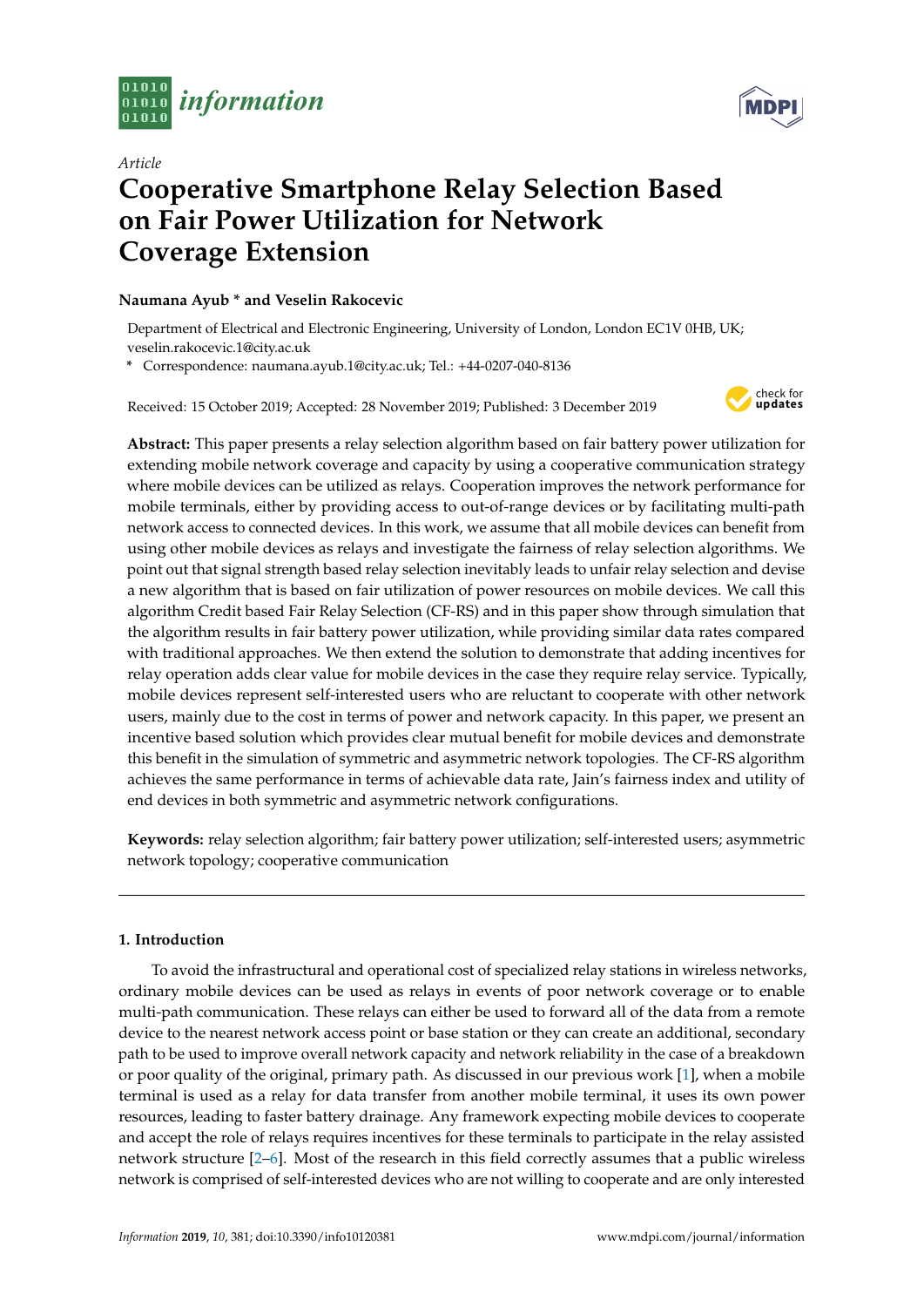make them use their resources for providing relay service to other devices in the network [\[8](#page-18-4)[–14\]](#page-18-5). Two commonly used incentive mechanisms for cooperative communication are reputation based mechanisms and credit based mechanisms [\[15\]](#page-18-6). Since the devices considered in this paper are self-interested and not malicious, the relay selection algorithm proposed in this paper employs a credit based mechanism, rather than a reputation based mechanism, to encourage the self-interested devices to take part in the data forwarding service for other devices. In a credit based mechanism, a device earns tokens or monetary benefits by assisting fellow network devices. These tokens and monetary benefits compensate for the cost incurred by the collaborating devices, which can be in terms of battery power consumption, sharing of bandwidth or transmission time. The earned tokens can then be utilized to buy cooperation from other devices when needed and putting the devices with no credits at a disadvantage.

The literature on cooperative communication mostly emphasizes fair allocation of bandwidth [\[16,](#page-18-7)[17\]](#page-19-0), optimal allocation of power [\[6](#page-18-2)[,18](#page-19-1)[–21\]](#page-19-2) or energy efficiency of the network [\[3,](#page-18-8)[22\]](#page-19-3). However, the physical layer fairness measured by fair dissipation of the battery power of the relays taking part in the cooperation has not been thoroughly addressed [\[23,](#page-19-4)[24\]](#page-19-5). Most of the relay selection algorithms choose devices with better signal strength, usually the ones located close to either the base station or the end device, as relays, which implies that some devices spend much of their battery power relaying data, while others located farther spend nothing at all. This results in unfair battery power utilization of relay devices. In addition, the performance of the signal strength based relay selection techniques degrades in an asymmetric network topology.

The network model studied in this paper consists of Access Points (APs) and mobile devices. The mobile devices can access network resources via the APs and in addition can operate in two modes: (1) as a relay or (2) as an end device. The mode of operation of mobile device depends on its location with regard to the AP and on its willingness to act as a relay. All devices are assumed to be selfish and need to be incentivized in order to become relays. This paper defines a new algorithm, which we call a Credit based Fair Relay Selection (CF-RS) algorithm. This algorithm uses the Stackelberg game to enable the ordinary mobile devices to increase their instantaneous benefit by selecting the most suitable relay device and use this device to forward the data. The instantaneous benefit of a mobile device depends on the offered data rate and the price for using relays, advertised by all available relays. These prices, in turn, depend on the relaying cost, calculated using the instantaneous and cumulative battery power dissipation of the relay. The individual benefits are defined in a way that ensures fair utilization of the relays' battery power. Relays accumulate the price paid for forwarding other devices' data as credits, which can be used by relay devices to purchase data relaying service from other relays when required. Two network configurations have been analysed in this paper: symmetric and asymmetric. In the symmetric topology, the end devices are uniformly distributed around relays, and relays get to serve almost an equal number of end devices; whereas in the asymmetric topology, the end devices are unevenly distributed, and some relays are surrounded by more end devices compared to other relays. Simulation results presented in this paper show that: (1) with appropriate pricing models, it is possible to achieve fair utilization of relay battery power with minimal effect on the overall data rate, which is not affected by the network topology, i.e., in symmetric and asymmetric network configurations, the performance is comparable; (2) in a number of mobility scenarios, there is clear overall benefit to mobile devices to act as relays.

The reminder of the paper is organized as follows: Section [2](#page-3-0) summarizes the literature on relay selection and credit based incentive techniques encouraging the selfish devices to participate in cooperative communication. The network model with the formulation of the formal relay selection problem is discussed in Section [3.](#page-4-0) A credit based game using the extended form of the Stackelberg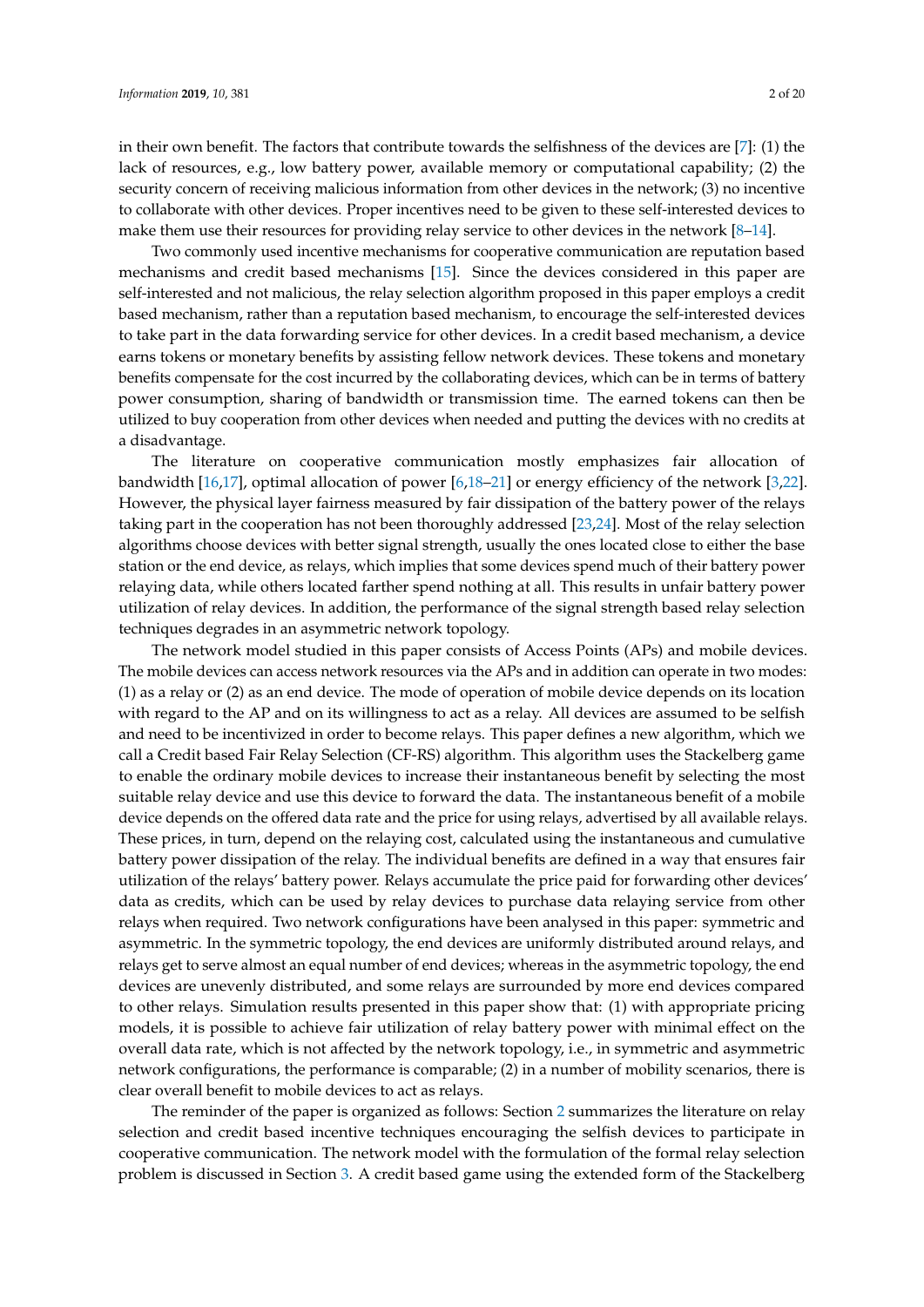game for the relay selection problem is described in Section [4.](#page-6-0) Derivation of the pricing function is examined in Section [5,](#page-9-0) and the CF-RS algorithm is discussed in Section [6.](#page-10-0) The results obtained are provided in Section [7,](#page-11-0) and Section [8](#page-17-0) concludes our paper.

#### <span id="page-3-0"></span>**2. Related Work**

Many relay selection techniques have been proposed in the literature; however, most of them either ignore the fact that public networks are composed of selfish devices or ignore the importance of the fair utilization of the relay's battery power. To motivate self-interested devices, different credit based mechanisms and pricing schemes have been proposed, which can be broadly classified into three categories. In the first category, the threat of future punishment is utilized to enforce cooperation among network devices  $[8-10]$  $[8-10]$ . The second category provides network devices with opportunities to earn credits and tokens that can be used later when needed, giving them incentives to help one another [\[11](#page-18-10)[,12,](#page-18-11)[25–](#page-19-6)[27\]](#page-19-7). The third category of credit and pricing mechanisms employs auction theory to promote collaboration among network devices [\[13,](#page-18-12)[14\]](#page-18-5). Zhou et al. [\[28\]](#page-19-8) proposed an auction-matching based algorithm for relay selection and spectrum allocation and analysed spectrum efficiency in cooperative vehicular relay networks. Auction based schemes require a central controlling entity called the auctioneer to govern the interaction between the seller and the buyer, making it an infeasible option for the network model studied in this paper. The drawback of punishment based incentive mechanisms is that there is no instantaneous benefit for relay devices, and there is no choice available to them to reserve their resources for their own data transmission; whereas the incentive based mechanisms are more suitable for the network model studied in this paper to encourage the selfish devices to cooperate with each other.

Lam et al. [\[2\]](#page-18-1) proposed a game-theoretic mechanism introducing the idea of deploying pricing as an incentive to motivate self-interested devices to participate in relaying data for other devices of a public wireless mesh network. Coalitional game theory was employed by Saghezchi et al. [\[3\]](#page-18-8) and Khayatian et al. [\[19\]](#page-19-9) for relay selection. In a coalitional game, all players cooperate to follow a group strategy that maximizes their collective benefit. Zhou et al. [\[29\]](#page-19-10) also used the coalition game for resource allocation in device-to-device based cooperative vehicular networks. Connections between vehicles were predicted using data from the Global Positioning and Geographic Information System, and then, coalition game theory was employed to determine content distribution groups to minimize the network delay. Mastronarde et al. [\[4\]](#page-18-13) devised a token based system to incentivize self-interested devices to act as relays in cellular networks and used the Markov Decision Process (MDP) to predict when it is beneficial for a device to provide relay services to other devices of the network.

The Stackelberg game has been widely used to address the relay selection problem in wireless networks comprised of self-interested devices [\[5,](#page-18-14)[6,](#page-18-2)[30–](#page-19-11)[32\]](#page-19-12). The Stackelberg game was utilized by Wang et al. [\[5\]](#page-18-14) for relay selection and modelling of the power control mechanism in cooperative networks. Their algorithm determines the optimal price a relay shall advertise for its data forwarding services, the optimum number of relays to be selected by the source device and how much power to buy from each chosen relay. Cao et al. [\[6\]](#page-18-2) considered a single relay network and also utilized the Stackelberg game for the selection of the optimal price advertised by a relay and the Kalai–Smorodinsky bargaining solution to fairly allocated relays' power among users. Zhou et al. in [\[33\]](#page-19-13) utilized Time-Dependent Pricing (TDP) to mitigate peak-time congestion in software defined cellular networks. They proposed a Stackelberg game based hierarchical framework to model the interaction between Internet Service Providers (ISPs) and users. By estimating the traffic demand from the network users, the ISP calculates the optimum congestion price with the objective of maximizing its revenue. This price motivates the delay tolerant users to defer their demand for bandwidth usage from peak to off-peak time. However, none of these incentive based techniques have considered the fair utilization of the battery power of relays.

Michalopoulos and Karagiannidis [\[23\]](#page-19-4) studied the fair utilization of the battery power of relays in cooperative networks employing Amplify and Forward (AF) cooperative mode. Their technique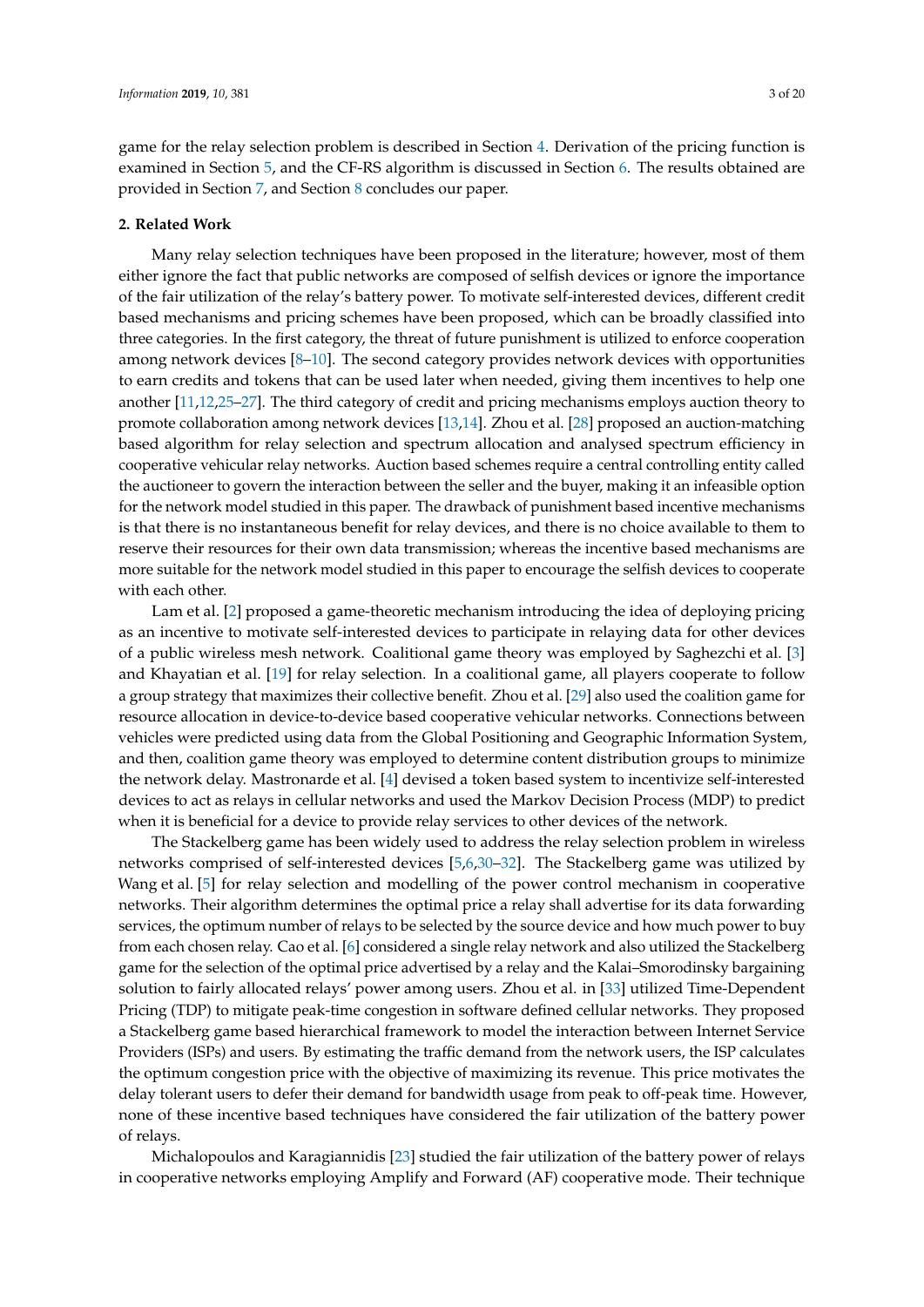ensured that the average energy consumption of all relays in the network remained equal by assigning a weight coefficient to each relay, which was then used to calculate the timer value for every relay. The relay with the highest weight coefficient had the smallest timer value and was chosen as the best relay for cooperative communication. Liu et al. [\[24\]](#page-19-5) complemented the work in [\[23\]](#page-19-4) by developing a distributed algorithm for path selection imposing the constraint of equal power consumption for Decode and Forward (DF) cooperative mode. Ahmed et al. [\[34\]](#page-19-14) also analysed the relay selection and fair power assignment problem and promoted the idea of forming the relay subset and choosing the best relay from the subset of relays. Li et al. [\[35\]](#page-19-15) proposed an outage priority based proportional fair scheduling, which urges that it is not necessary to always employ the relay with the best channel conditions to support the source destination communication. The timer value dependent on the channel quality of both source-relay and relay-destination channels was multiplied by a weighted value to increase the probability of the selection of the relay with mediocre channel quality. The work in [\[35\]](#page-19-15) further enhanced fairness by designing a cross-layer opportunistic scheme in which an energy counter is assigned to each relay node, and the node with the smallest counter value is selected as the best relay.

Zhao and Pan [\[36\]](#page-19-16) advocated that by increasing the probability of choosing relays with poor channel conditions, as well as decreasing the probability of picking the relays with good channel quality, fairness in terms of battery power consumption can be achieved. However, the works in [\[23,](#page-19-4)[24,](#page-19-5)[34](#page-19-14)[–36\]](#page-19-16) considered obedient relays, and there was no incentive for relays to help the source-destination communication, though relays were consuming their battery power fairly, but without gaining any benefit. Most public networks consist of self-interested devices who, along with incentives, require insurance for fair utilization of their power. Therefore, a new credit based relay selection algorithm is needed, which takes into account the fair utilization of the battery power of relays, as well as provides incentives to self-interested relays to participate in the relay process.

#### <span id="page-4-0"></span>**3. Network Model**

The network model analysed in this paper consists of an AP and mobile devices. The mobile devices, depending on their location, can either directly communicate with the AP or require the relay services of intermediate devices to reach the AP. In Figure [1a](#page-5-0), the devices denoted as R (Relays) can directly access the AP whereas for devices labelled as ED (End Device), similar to [\[35\]](#page-19-15), it was assumed that the direct link quality is unsatisfactory and that these devices require assistance for their data transmission and reception from the AP. When a mobile device is in idle mode, it can act as a relay for end devices by receiving data from the AP and can forward this to the end device. Providing data forwarding service comes with an inherited cost in terms of the battery power consumption, i.e., the relay will use some of its battery power to receive and forward end device's data. There should be some incentives to encourage the mobile devices to provide relaying service to the end devices. The considered network model employs simple AF cooperative mode for providing relay service to the end devices. Since no direct link exists between the AP and the end devices, an end device can only access the AP with the help of a relay; see Figure [1b](#page-5-0).

An end device will prefer a relay having a good channel quality, hence providing the largest data rate. On the other hand, a relay needs to be motivated to serve an end device by providing incentives like earning some benefit with minimum consumption of its battery power. The incentive in the considered network model is the price paid to the relay by the end device, i.e., the device pays the relay for its services. The price paid to the relay becomes the credits earned by the relay, which can be utilized to buy data forwarding service for itself when it becomes the end device. Furthermore, each relay present in the network will want a fair chance to be selected by the end device to earn a benefit, and the battery power of all relays is utilized fairly. Fair utilization of the battery power of relays can be achieved using the concept of proportional fairness [\[37](#page-19-17)[,38\]](#page-19-18), i.e., by minimizing the cumulative to instantaneous battery power consumption of each relay. Thus, the relay selection problem can be formulated as a multi-objective problem given by Equations [\(1\)](#page-5-1)–[\(3\)](#page-5-2):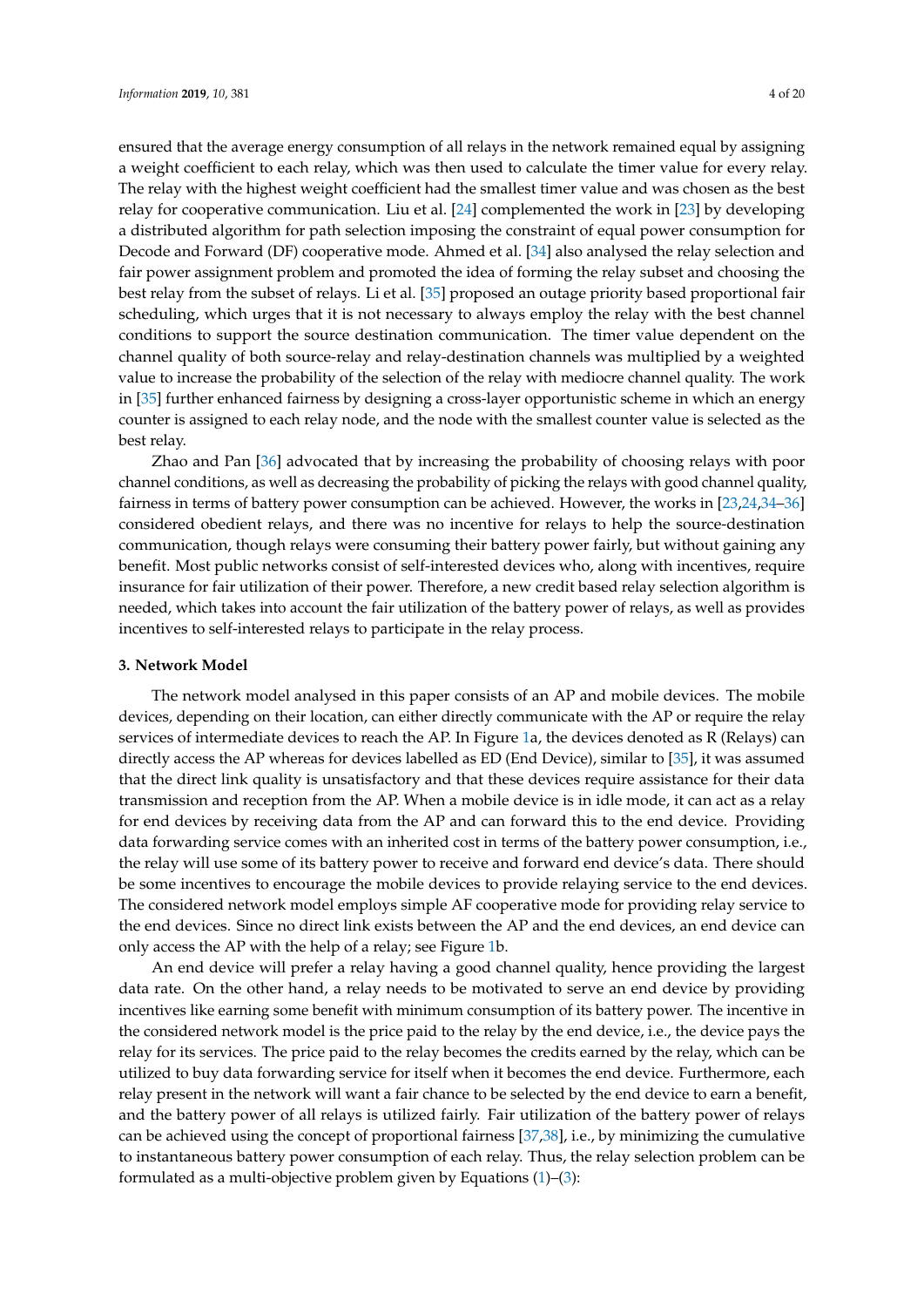<span id="page-5-1"></span>
$$
\max U_j = [R_{ij} - p_{ij}P_{ij}] x_{ij} \qquad \forall i, j \qquad (1)
$$

$$
\max U_i = [p_{ij}P_{ij} - c_{ij}] x_{ij} \qquad \forall i,j \qquad (2)
$$

<span id="page-5-2"></span>
$$
\min\left[\frac{\overline{CBP_i}}{\overline{CBP_{ij}}}\right]x_{ij} \quad \forall i,j \text{ and } CBP_{ij} \propto P_{ij}
$$
\n(3)

where  $U_j$  is the utility of end device *j*,  $U_i$  is the utility of relay *i* and  $CBP_i$  and  $CBP_{ij}$  are the cumulative and the instantaneous battery power consumption of relay *i*, which is the cost incurred while providing relaying service. Thus, Equation [\(3\)](#page-5-2) then becomes:

$$
\min \ c_{ij} \ x_{ij} \qquad \forall \ i, j \quad \text{and} \quad CBP_{ij} \propto P_{ij} \tag{4}
$$

<span id="page-5-0"></span>

**Figure 1.** Simulated network model: (**a**) network comprised of an AP and mobile devices: relays/ordinary devices and end devices; and (**b**) system model of data transfer between the AP and end device via a relay.

The optimization problem is to find the optimal relay *i* and how much power  $P_{ij}$  to buy from *i* that maximizes the utility of end device *j*, as well as minimizing the  $\frac{CBP_i}{CBP_{ij}}$  ratio in order to achieve fair utilization of the battery power of all relays and the optimal price *pij* to be advertised by the relay considering the cost *cij* of its relaying services in order to maximize its utility and earn credits. The price advertised by the relay is the controlling parameter governing the relay selection process. *xij* is a binary variable taking values:

$$
x_{ij} = \begin{cases} 1 & \text{relay } i \text{ serving end device } j \\ 0 & \text{otherwise} \end{cases}
$$

whereas *pij*∈ IR and *Pij*∈ *Z*. The relay selection problem studied in this paper is subject to the following system constraints:

An end device can communicate with the access point only with the help of a relay:

$$
\sum_{i=1}^{N} x_{ij} = 1 \qquad \forall j \tag{5}
$$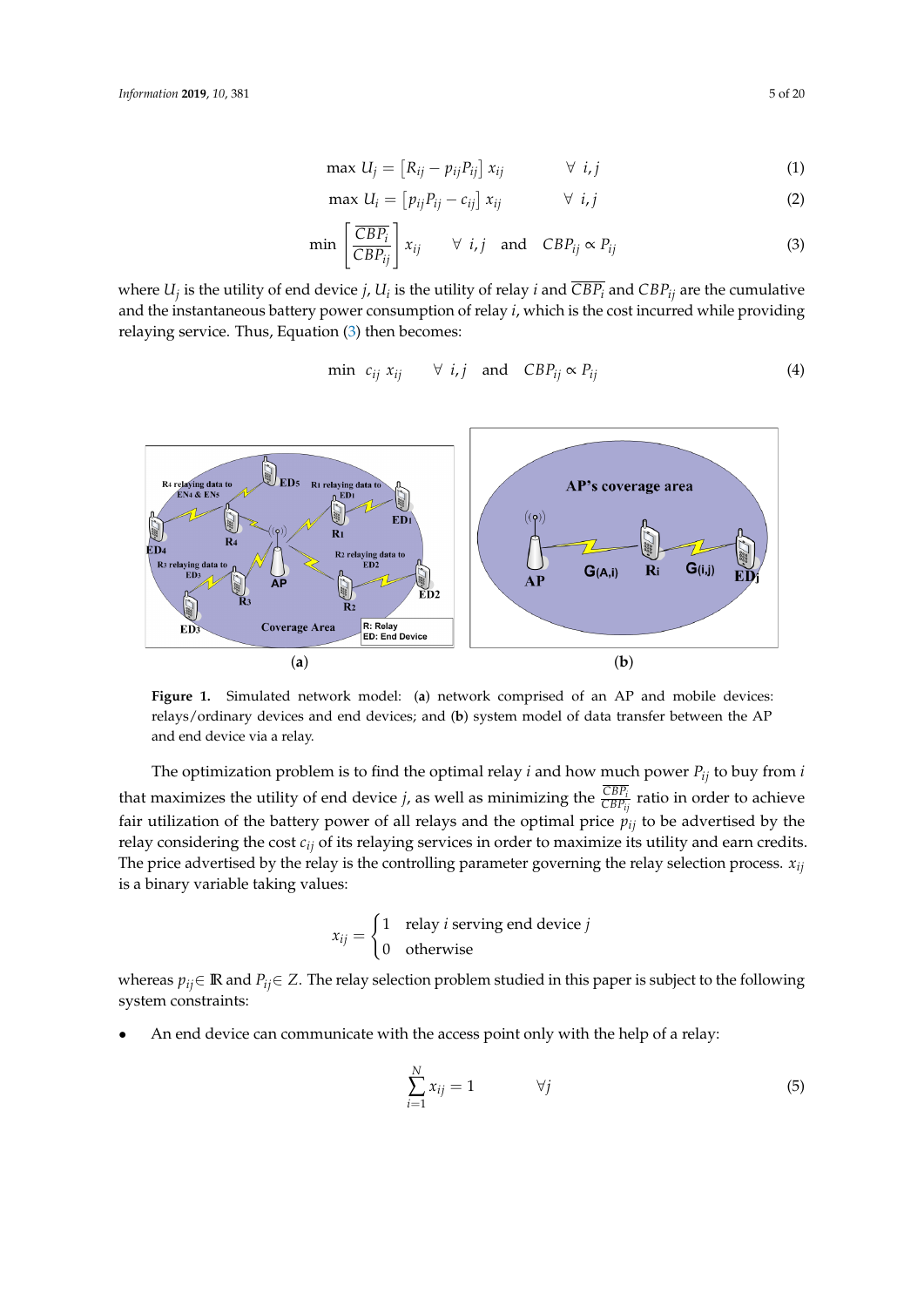The battery power of a mobile device to be selected as the relay should be greater than a predefined threshold:

$$
\sum_{j=1}^{M} BP_i \ x_{ij} > BP_{th} \qquad \qquad \forall i \tag{6}
$$

The relay should be in the transmission range of the AP, as well as that of the end device in order to be selected as the relay:

$$
\sum_{j=1}^{M} d_{Ai} x_{ij} \le T_A \qquad \forall i \tag{7}
$$

$$
\sum_{j=1}^{M} d_{ij} \ x_{ij} \le T_j \qquad \forall i \tag{8}
$$

where *dAi* is the distance between the AP and relay *i*, *T<sup>A</sup>* the transmission range of the AP, *dij* the distance between relay *i* and end device *j* and *T<sup>j</sup>* is the transmission range of end device *j*

The budget of the end device *j* should be greater than the price  $p_{ij}$  advertised by the relay *i*:

$$
\sum_{i=1}^{N} \beta_j \times x_{ij} > p_{ij} \ \forall j \tag{9}
$$

The relay selection problem, being a multi-objective non-linear programming problem, with binary  $x_{ij}$ , integer  $P_{ij}$  and real  $p_{ij}$  variables, is mathematically expensive to solve. We propose a heuristic solution based on game theory, described in Section [6,](#page-10-0) to solve this relay selection problem.

#### <span id="page-6-0"></span>**4. Credit Based Fair Relay Selection Game**

The CF-RS game consists of two sets of players: relays and end devices. The relay is the seller in CF-RS game since it is selling its data forwarding service, whereas the end device is the buyer of this data forwarding service. The extensive form was used to represent all steps of the CF-RS game. The extensive form of the game was basically a decision tree outlining the set of options available to each player during different steps of the game [\[39](#page-20-0)[,40\]](#page-20-1). In the beginning of the CF-RS game, the relay determined whether to provide data forwarding service to a particular end device or not, by analysing its utility. Depending on which strategy the relay decides to follow, the end device determines whether to accept the data forwarding service from the relay or refuse the service. If the end device denies the service, the game ends. After providing service to the end device, the relay makes a decision on whether to (1) increase the price of its service, (2) keep the price constant or (3) not to provide service any further. The relay advertises price for its unit power, and the end device, depending on its available budget, can choose from three possible strategies, which are: (1) buy more units of power from the relay (compared to what was bought from the same relay before); (2) buy less units of power; or (3) not to accept the service. The game ends when the relay decides not to participate in the relaying process or when the end device rejects the service of the relay. Figure [2](#page-7-0) presents the extensive form of the CF-RS Stackelberg game along with the strategy set of each player at each step of the game.

The strategy a player follows at each step of the game is determined using the utility function of the player. The utility function of the relay has been defined as the difference between the price per unit power paid by the end device and the cost the relay experiences while providing the data forwarding service given in Equation [\(10\)](#page-6-1).

<span id="page-6-1"></span>
$$
\max U_i = p_{ij} P_{ij} - c_{ij} \tag{10}
$$

*pij* is the price per unit power advertised by relay *i* for end device *j* and *Pij* is the amount of power end device *j* buys from relay *i*. The smaller the price per unit power, the more transmission power is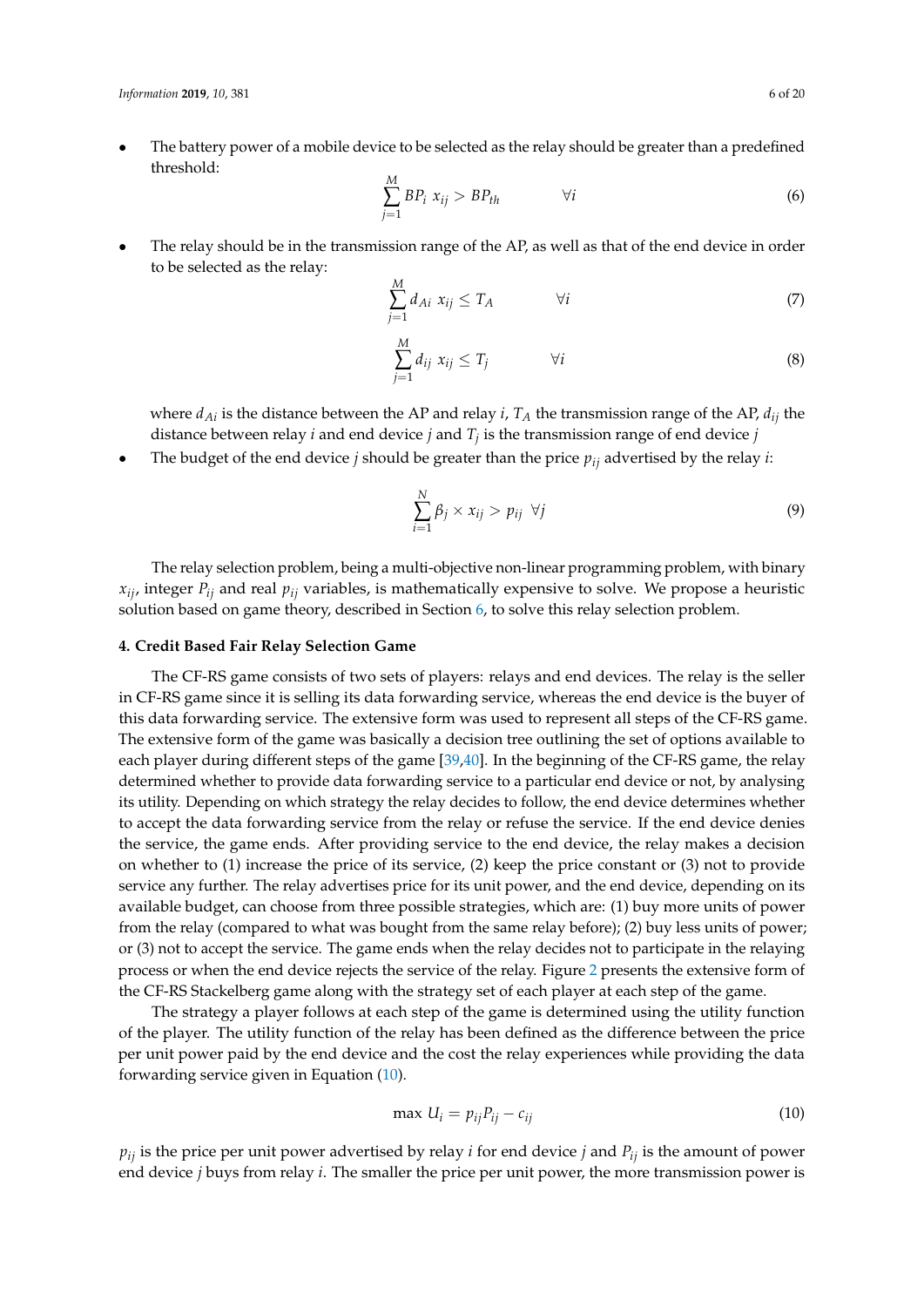<span id="page-7-0"></span>bought by the end device. The price advertised by the relay should be greater than its cost in order to be incentivized to participate in the data relaying service.



**Figure 2.** Extensive form of Credit based Fair Relay Selection (CF-RS) game.

The decision on availing assistance from a particular relay is made by the end device considering its budget, i.e., does it have enough budget to pay for the relay's service? The end device also makes a decision on which strategy to adopt at each step of the game using its utility function (Equation [\(11\)](#page-7-1)), which is defined as the difference between the achieved data rate via a relay and the price paid to that relay. The relay, as well as the end device tend to maximize their utility functions. The CF-RS Stackelberg game provides a balance between the objectives of the end device and the relay by making them opt for a strategy that results in providing a benefit for both devices.

<span id="page-7-1"></span>
$$
\max U_j = R_{ij} - p_{ij} P_{ij} \tag{11}
$$

The relay also needs to decide the price it should advertise for its service in order to attract more end devices. Along with attracting the end devices, a relay is also concerned about its own cost in terms of its battery power consumption. The cost function used in the CF-RS game takes into account the instantaneous power dissipation of a relay for a particular end device, as well as its cumulative battery power consumption utilizing the idea of proportional fairness as shown in Equation [\(12\)](#page-7-2).

<span id="page-7-2"></span>
$$
c_{ij} = \frac{\overline{CBP_i}}{CBP_{ij}} \tag{12}
$$

where *CBP<sup>i</sup>* is the cumulative power consumption of relay *i* and *CBPij* is the instantaneous battery power relay *i* uses for transmission to end device *j*. This formulation of the cost function of relays utilizing the concept of proportional fairness provides a fair opportunity to each relay to participate in the relay selection process. This fair participation results in diminishing the monopoly of the mobile devices located close to the end devices from being repeatedly selected as relays, as well as fair utilization of the battery power of all relays. In order to determine how fairly the battery power of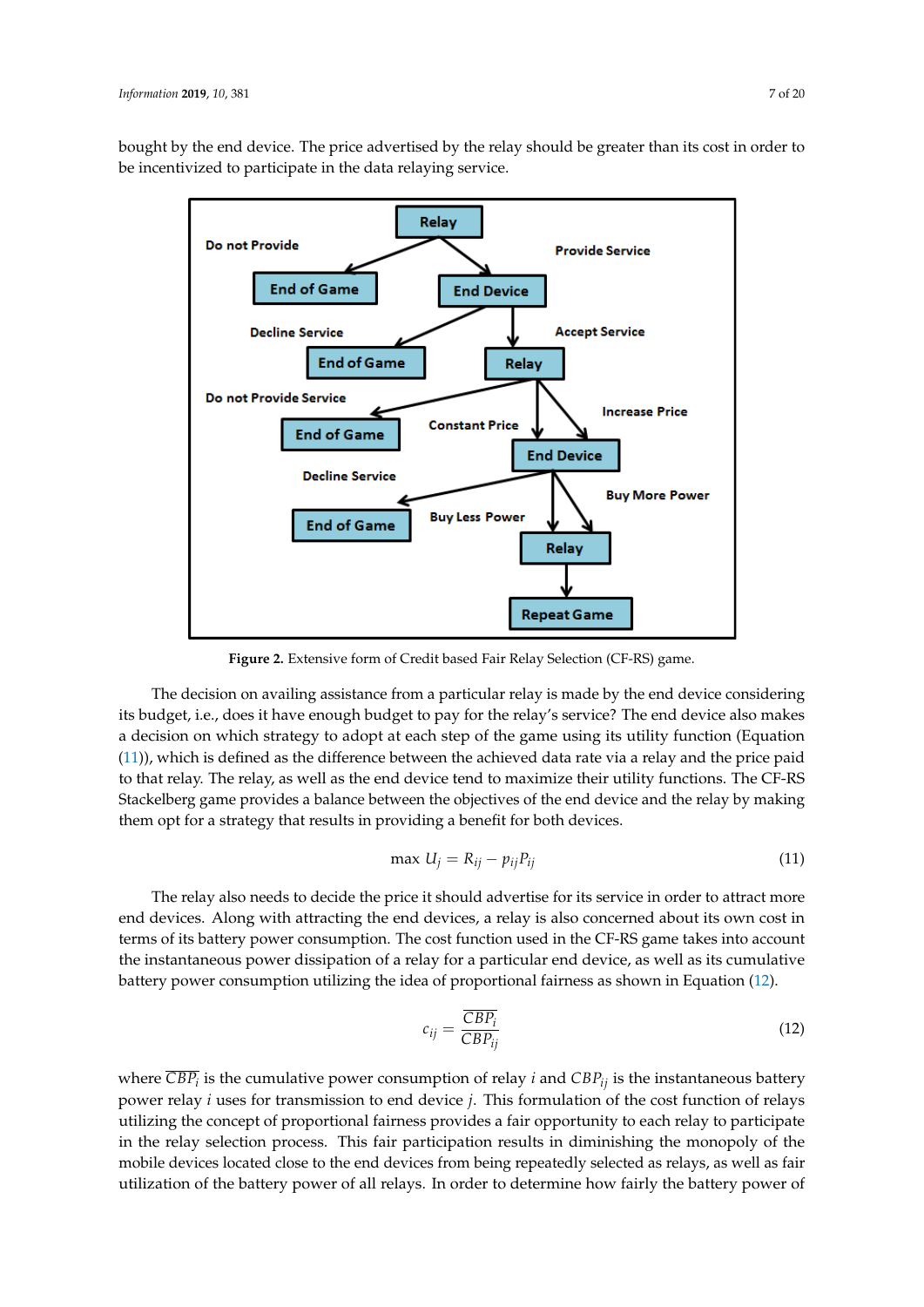relays is being consumed, Jain's fairness index [\[41\]](#page-20-2) was used, Equation [\(13\)](#page-8-0). Equation [\(13\)](#page-8-0) has been modified to calculate the fairness index for the consumption of the battery power of relays, given in Equation [\(14\)](#page-8-1):

<span id="page-8-0"></span>
$$
f(X) = \frac{\left[\sum_{i=1}^{n} x_i\right]^2}{n \sum_{i=1}^{n} x_i^2}
$$
\n(13)

<span id="page-8-1"></span>
$$
f(X) = \frac{\left[\sum_{i=1}^{n} CBP_i\right]^2}{n \sum_{i=1}^{n} CBP_i^2}
$$
\n(14)

where *CBP<sup>i</sup>* is the battery power consumption of relay *i*.

#### *Existence of Equilibrium for the CF-RS Game*

Stackelberg equilibrium for the CF-RS game can be defined as follows:

$$
U_j\left(P_{ij}^{SE}\right) = \max_{P_{ij}\in[0,P_{max}]} U_j\left(P_{ij}\right) \tag{15}
$$

$$
U_i(p_{ij}^{SE}) = \max_{p_{ij} > c_{ij}} U_i(p_{ij})
$$
\n(16)

In the equation,  $P_{ij}^{SE}$  and  $p_{ij}^{SE}$  are the Stackelberg equilibrium. To find the equilibrium condition for the proposed game, we need to determine the optimal power  $P_{ij}$  the end device shall buy from the relay and the optimum price *pij* the relay shall advertise that will maximize their respective utilities. By taking the second order partial derivative of  $U_j$  defined in Equation [\(11\)](#page-7-1) with respect to  $P_{ij}$ , we obtain:

$$
\frac{\partial^2 U_j}{\partial P_{ij}^2} = -AB\overline{W} \left[ \frac{2(1+A) + 2B + AB}{\left\{ (1+A) P_{ij}^2 + (2B + AB) P_{ij} + B^2 \right\}^2} \right]
$$
(17)

where  $A = \frac{P_{Ai}G_{Ai}}{\sigma^2}$  $\frac{d^2 G_{Ai}}{\sigma^2}$ ,  $B = \frac{P_{Ai} G_{Ai} + \sigma^2}{G_{ij}}$  $\frac{G_{Ai}+\sigma^2}{G_{ij}}$  and  $\overline{W}=\frac{W}{\ln 2}$ .  $P_{Ai}$  is the transmission power of the AP and relay *i* link, *GAi* the channel gain of the AP and *i* link, *Gij* the channel gain of *i* and *j* link, *σ* 2 the noise power and *W* the bandwidth. Since *<sup>∂</sup>* <sup>2</sup>*U<sup>j</sup>*  $\frac{\partial P_{ij}}{\partial P_{ii}^2}$  < 0, this implies that the function *U<sub>j</sub>* given in Equation [\(11\)](#page-7-1) is strictly *ij* concave, and the local maximum at *Pij* is also the global maximum. Thus, *Pij* maximizes the utility function of the end device for a given  $p_{ij}$ . By equating  $\frac{\partial U_j}{\partial P_{ij}} = 0$ , the optimal power the end device shall buy from the relay can be obtained and is given by Equation [\(18\)](#page-8-2):

<span id="page-8-2"></span>
$$
P_{ij} = \frac{-p_{ij}(2B + AB) + \sqrt{ABp_{ij} \{ABp_{ij} + 4\overline{W}(1+A)\} }}{2p_{ij}(1+A)}
$$
(18)

For a detailed derivation, see [\[42\]](#page-20-3). Similarly, by taking the second order partial derivative of *U<sup>i</sup>* given by Equation [\(10\)](#page-6-1) with respect to price *pij*, we get:

$$
\frac{\partial^2 U_i}{\partial p_{ij}^2} = \frac{-\overline{W}AB}{p_{ij}\sqrt{A^2B^2p_{ij}^2 + 4\overline{W}ABp_{ij}}}
$$
(19)

Since *<sup>∂</sup>* <sup>2</sup>*U<sup>i</sup>*  $\frac{\partial^2 U_i}{\partial p_{ij}^2}$  < 0, therefore the function *U<sub>i</sub>* given in Equation [\(10\)](#page-6-1) is strictly concave, and there exists an optimal price  $p_{ij}$ , which will maximize the utility function of the relay. By equating  $\frac{\partial U_i}{\partial p_{ij}} = 0$ , the value of  $p_{ij}$  is determined as given below:

<span id="page-8-3"></span>
$$
p_{ij} = \frac{\overline{W}A}{B} \tag{20}
$$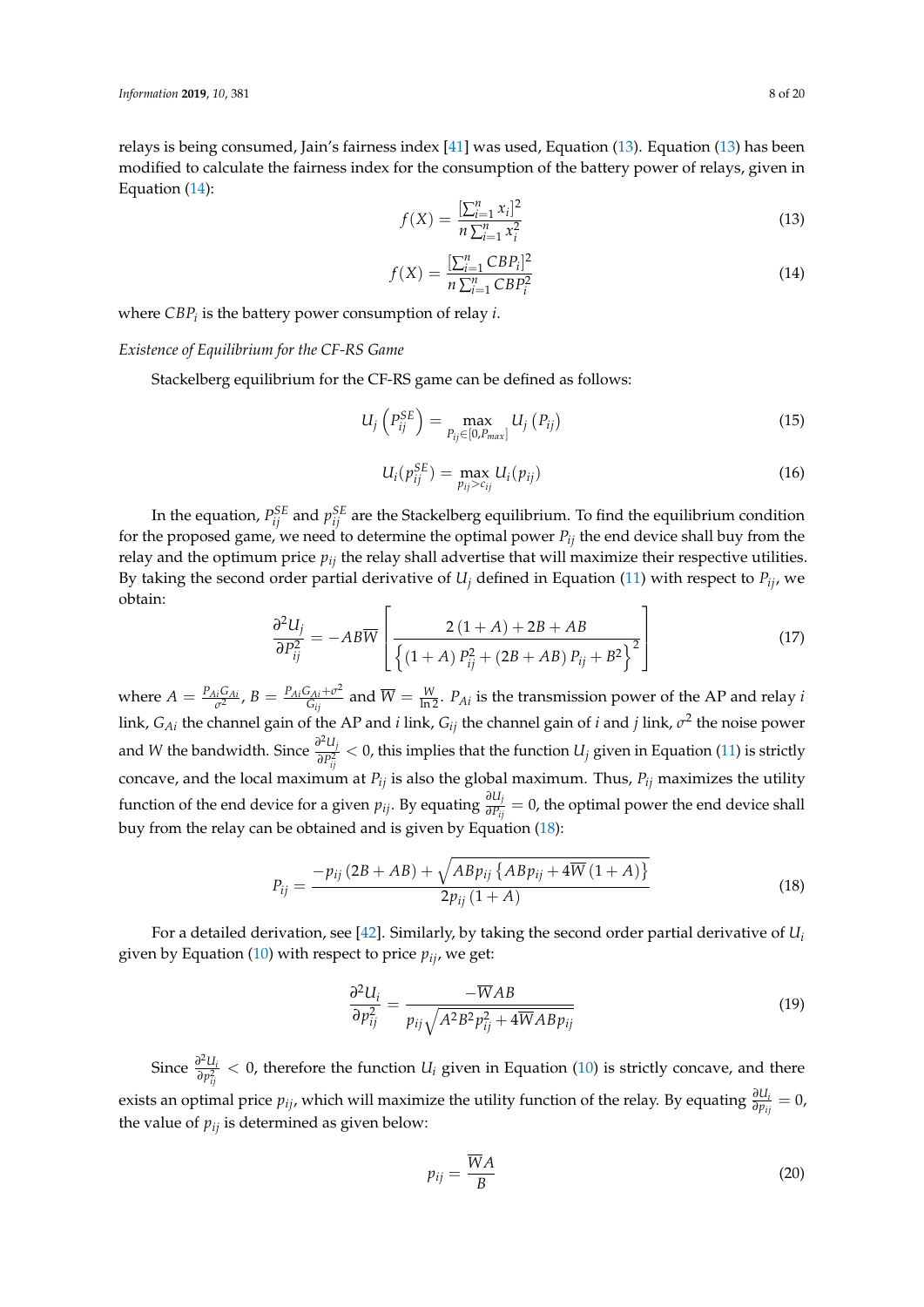Equation [\(20\)](#page-8-3) presents the optimal price the relay shall advertise for helping the end devices in order to maximize its own utility.

#### <span id="page-9-0"></span>**5. Derivation of Pricing Function**

The relay determines its price using its initial optimal price, which is calculated using the channel parameters and the cost it will suffer when assisting the end devices. A detailed mathematical derivation of the optimal initial price can be found in [\[42\]](#page-20-3). Since the cost experienced by the relay depends on the battery power used by it to fulfil the data demand of the end device, the price is also dependent on the available battery power. Two battery power threshold values were defined for the CF-RS game. The relay increases its price linearly after relaying data to an end device until its battery power reaches the first threshold value, i.e.,  $BP_{th_1}$ . From  $BP_{th_1}$  to the second threshold value, the critical threshold *BPth<sup>c</sup>* , the price is incremented exponentially, and after *BPth<sup>c</sup>* , the relay does not participate in the relaying process.

<span id="page-9-1"></span>
$$
f(p_{ij}) = \begin{cases} p_{ij} + c_{ij} & BP_i \ge BP_{th_1} \\ p_{ij}e^{c_{ij}} & BP_{th_1} > BP_i > BP_{th_c} \\ \infty & \text{otherwise} \end{cases}
$$
 (21)

The formulated pricing function is given by Equation [\(21\)](#page-9-1) and is graphically represented in Figure [3.](#page-9-2) In Equation [\(21\)](#page-9-1),  $p_{ij}$  is the initial price of relay *i* for end device *j* determined using the channel parameters between relay *i* and end device *j*, *cij* the cost experienced by relay *i* for providing data forwarding service to end device  $j$  and  $BP_i$  the battery power of relay  $i$ .  $BP_{th_1}$  is the first battery power threshold value until which relay *i* increases its price linearly and  $BP_{th_c}$  the critical battery power threshold. The purpose of initially increasing the price linearly is that the end devices can receive assistance from the relays with the best channel conditions providing a maximum data rate. However, as the battery power of the best relays is dissipated beyond  $BP_{th_1}$ , they need to push the end devices towards other relays to conserve their battery power. Thus, beyond  $BP_{th_1}$  till  $BP_{th_c}$ , the price is incremented exponentially with respect to cost. Another advantage of this formulation of the pricing function is to ensure that each relay gets a fair opportunity to forward data for the end devices, thus resulting in fair utilization of the battery power of relays providing longer service time to the end devices.

<span id="page-9-2"></span>

**Figure 3.** Graphical representation of the pricing function given in Equation [\(21\)](#page-9-1).

The price received by the relay for relaying data provides an instantaneous benefit to relays. The CF-RS game converts this price into credits for the relay, which it can use when it moves away from the AP and cannot directly access the AP, thus giving a long term benefit to the relays. The long term benefit for the relay is given by Equation [\(22\)](#page-10-1).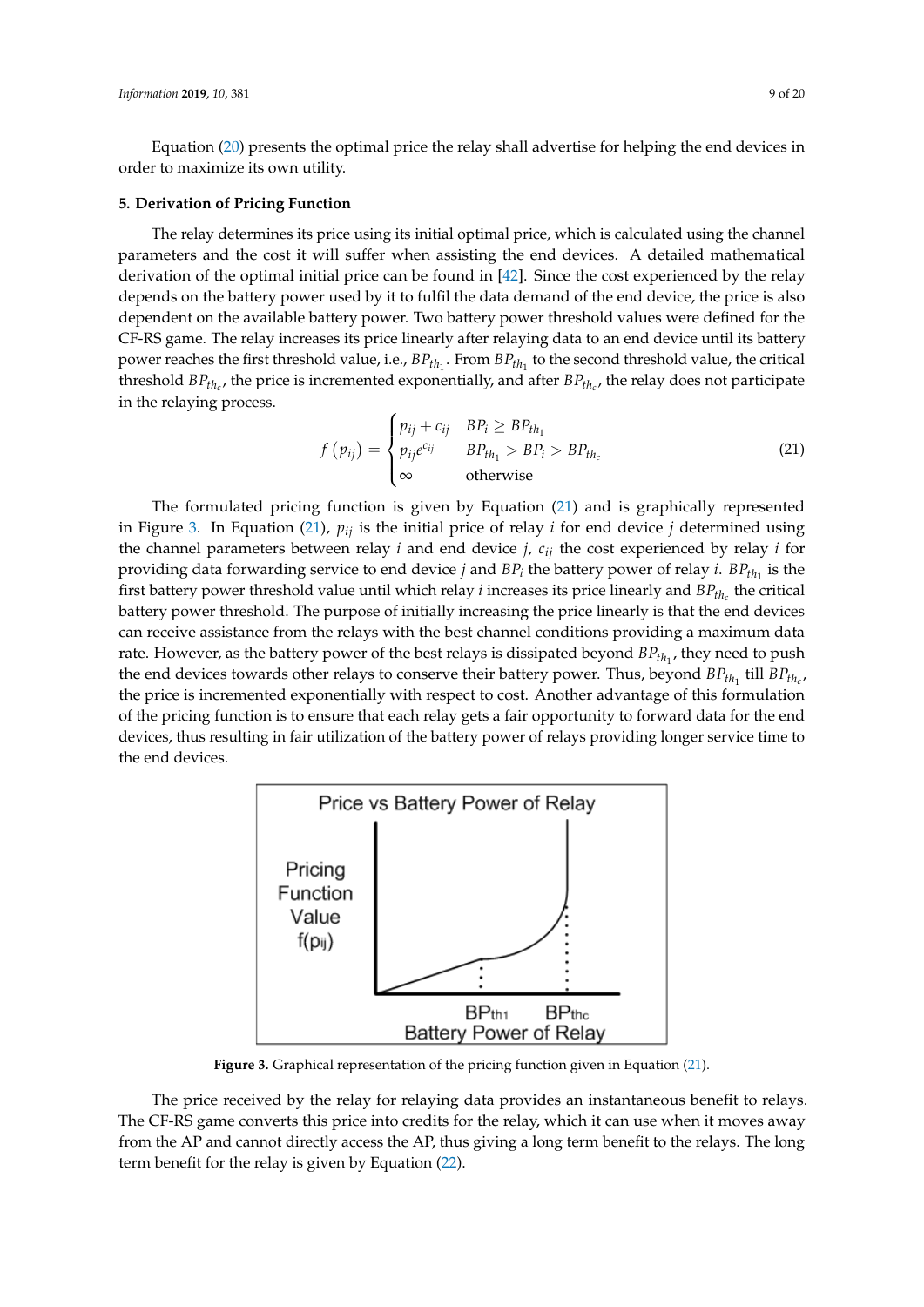<span id="page-10-1"></span>
$$
B_k = R_k - C_k \tag{22}
$$

where *k* is the relay moving away from the AP and becoming the end device, *R<sup>k</sup>* the data rate device *k* received as the end device,  $C_k$  the cost it bore as the relay and  $B_k$  its long term benefit. It is advantageous for a device to provide relaying service only if its long term benefit is greater than zero. This implies that along with being paid for its services as a relay, a device also enjoys receiving data via other relays for the cost it experienced in terms of its battery power when it was a relay. Exchanging of the roles of relays and end devices maintains the flow of credits in the network, providing instantaneous benefit to the relay along with the opportunity to utilize the earned credits, thus giving a long term benefit to the relays.

#### <span id="page-10-0"></span>**6. Credit Based Fair Relay Selection Algorithm**

The Credit based Fair Relay Selection (CF-RS) algorithm is based on the CF-RS Stackelberg game described in Section [4.](#page-6-0) In the CF-RS algorithm, for simplification, it was considered that an end device can obtain service from one relay at a time, thus buying all available transmission power from that relay, and also, whenever a relay assists an end device, it will always increase its price in order to compensate for its cost. The CF-RS algorithm is a five stage process as illustrated in Figure [4,](#page-10-2) where Stages 1 and 3 are run by end devices and Stages 2, 4, and 5 by the relays. Stage 1 is comprised of each end device sending a broadcast message for which it requires assistance for its data transmission and reception. In Stage 2, each relay in range of the end devices runs Step 1 of Algorithm [1](#page-11-1) to determine its willingness to help the end devices. The willingness of the relay depends on its available battery power  $BP_i$  being greater than a critical threshold  $BP_{th_c}$  and its utility  $U_i > 0$ . The relay calculates its cost for the end device present in the network using the cumulative to instantaneous power dissipation ratio  $(\frac{CBP_i}{CBP_{ij}})$ . The power the relay will be using to provide the relay service is distance dependent, i.e.,  $P_{ij}$  ∝  $d_{ij}$ , and its battery power will be consumed accordingly, i.e., *CBP*<sub>*ij*</sub> ∝ *P*<sub>*ij*</sub>. The relay *i* then uses Equation [\(21\)](#page-9-1) to determine the price of its data forwarding service for end device *j* depending on its battery power *BP<sup>i</sup>* . The relay then sends an Acknowledgement (ACK) message to the end devices along with the price for its services.

<span id="page-10-2"></span>

**Figure 4.** Various stages of the Credit based Fair Relay Selection (CF-RS) algorithm.

The end device then initiates the relay selection process in Stage 3. Algorithm [2](#page-11-2) checks for each relay whether it is in the transmission range of the AP and the end device or not and the end device's budget to pay for the service from the relay is greater than the price advertised by the relay. The end device then calculates its utility for all the relays that fulfil the criteria of transmission range and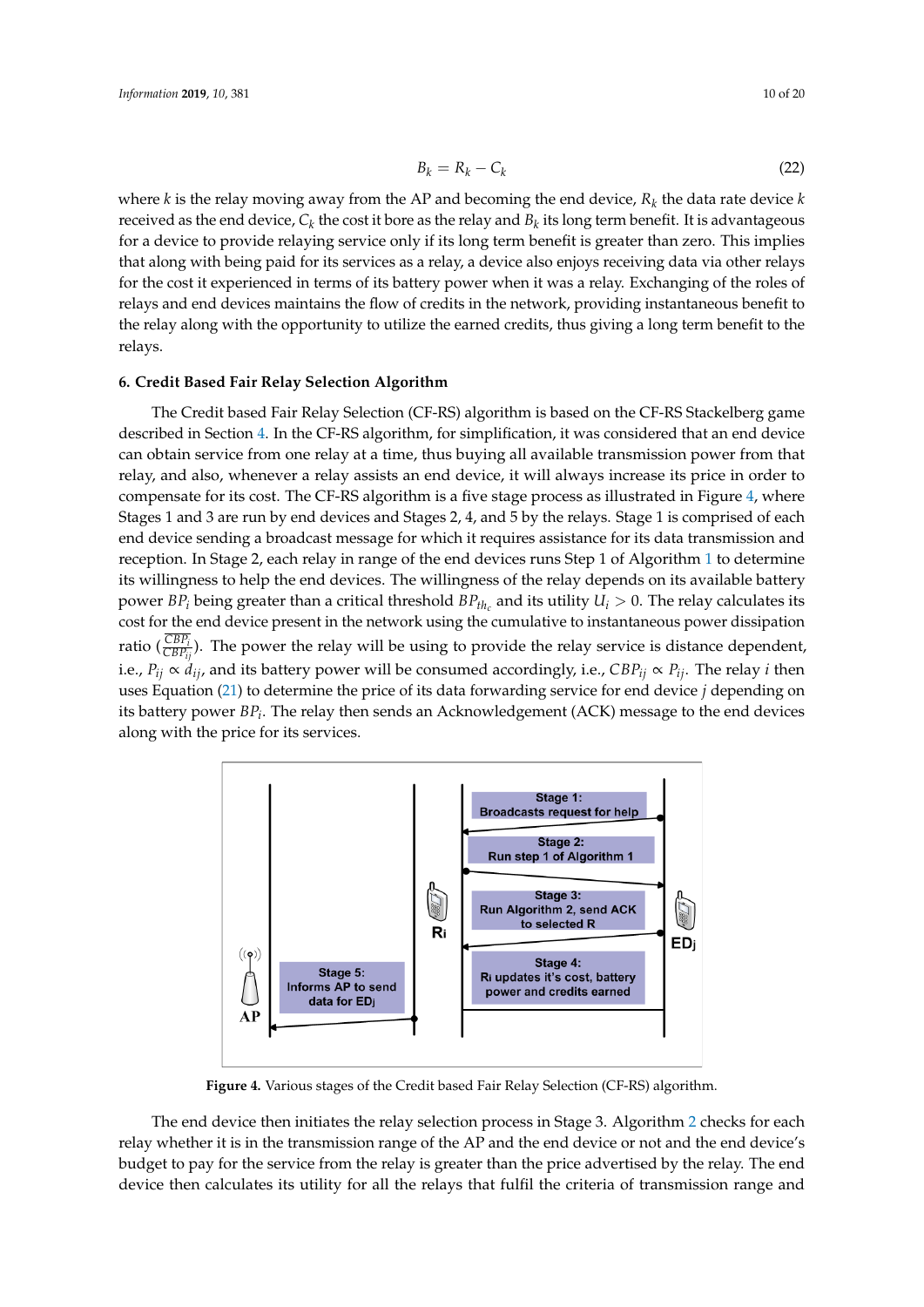available budget. The relay providing the maximum utility is selected as the relay by the end device. The end device updates its budget, subtracting the price it pays for the services, and informs the selected relay. In Stage 4, the relay updates its average battery power consumption *CPB<sup>i</sup>* and its cost. and the price it receives from the end device is added to its credits *CR<sup>i</sup>* . The selected relay informs the AP to send the data of end device *j* to it in Stage 5.

#### <span id="page-11-1"></span>**Algorithm 1** Stage 2 of the CF-RS algorithm.

1: Initialization 2:  $P_{ii} \propto d_{ii}$ ,  $CBP_i = 0$ ,  $CR_i = 0$ ,  $U_i = 0$ 3: Request received from end device *j* 4:  $CBP_{ii} \propto P_{ii}$ 5: Step 1: determination of willingness 6: **if**  $BP_i > BP_{th_c}$  then 7:  $c_{ij} \leftarrow \frac{CBP_i}{CBP_{ij}}$ 8: Calculate<sup>*rif*</sup>( $p_{ij}$ ) using Equation [\(21\)](#page-9-1) 9: **if**  $U_i > 0$  then 10: Send ACK to end device *j* along with *pij* 11: **end if** 12: **end if** 13: Step 2: accepted as relay 14:  $CBP_i \leftarrow CBP_i + P_{ij}$ 15:  $CR_i \leftarrow CR_i + p_{ii}$ 

#### <span id="page-11-2"></span>**Algorithm 2** Stage 3 of the CF-RS algorithm.

Received ACK from relays 2: **for**  $i = [1, 2, ..., N]$  **do if**  $d_{ij} \leq T_i$  &&  $d_{iA} \leq T_A$  **then** 4: **if**  $\beta_j > p_{ij}$  **then**  $U_j$  ←  $R_{ij}$  –  $p_{ij}$ 6: **end if end if** 8: **end for**  $I \leftarrow \max(U_j)$ *I* is selected as the Relay (R) 10:  $\beta_i \leftarrow \beta_i - p_{ij}$ Inform the selected relay *R<sup>i</sup>*

#### <span id="page-11-0"></span>**7. Simulation Results**

To evaluate the performance gains provided by the CF-RS algorithm, in terms of achievable data rate, fair utilization of the battery power of relays, utility gains for relays and end devices and the long term benefit for the relays, the CF-RS algorithm was compared with the best relay selection algorithm ([\[43\]](#page-20-4)). The best relay selection algorithm employs the Signal-to-Noise Ratio (SNR) as the relay selection criterion, thus repeatedly choosing mobile devices with the best channel conditions as relays for end devices. A fixed relaying cost experienced by the relays was considered for the best relay selection algorithm (constant cost of 0.2, the same as taken in  $[4]$ ), and the price advertised by the relays is chosen between the cost and a predefined upper limit, such that the price is always greater than the cost. In simulations, for the best relay selection algorithm, the upper limit for price was set to 0.6; whereas for the CF-RS algorithm, the price advertised by the relay was incremented linearly until 20% of its battery power was consumed and then exponentially until its battery power reached 50%, after which it declined the end devices' requests. A relay can serve more than one end device, and the capacity it can offer was dependent on the number of end devices it was currently serving.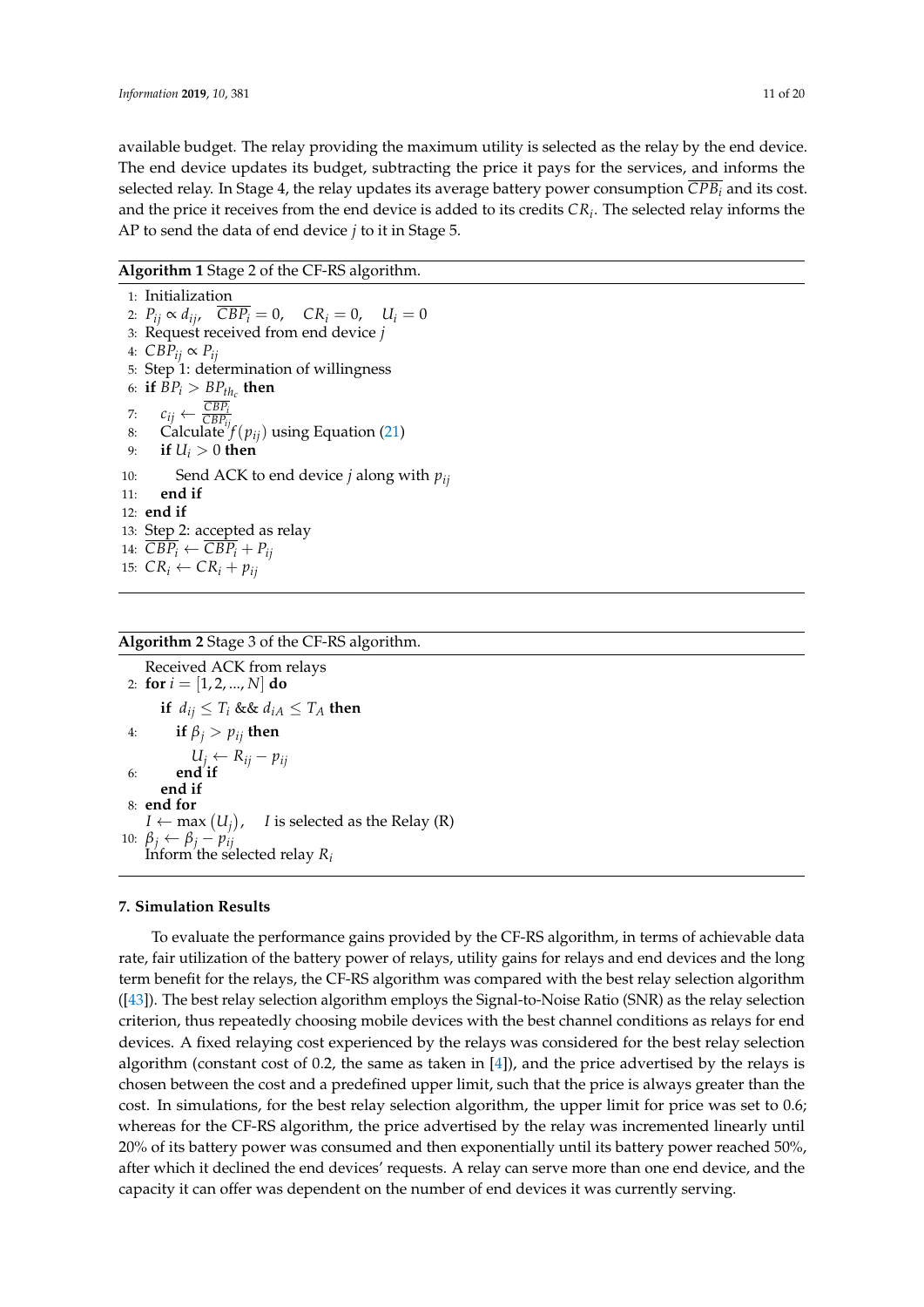#### *7.1. Effect of Network Topology on the CF-RS Algorithm's Performance*

To analyse the effect of network topology on the performance of the proposed CF-RS algorithm using the formulated pricing scheme, two different topologies were simulated. In the symmetric configuration, there was a uniform distribution of end devices around the relays, and every relay served the same number of end devices. For example, for the symmetric network topology shown in Figure [5a](#page-12-0), each relay had approximately two end devices in its close vicinity; whereas in the asymmetric configuration, the end devices were randomly and unevenly distributed around the relays, i.e., some relays were surrounded by more end devices compared to other relays. Figure [5b](#page-12-0) is an example of an asymmetric topology in which Relay 4 has about six end devices in its close vicinity, Relay 3 has about four and Relays 1 and 2 have two each. The network model depicted in Figure [5](#page-12-0) is comprised of five relays and ten end devices. The half semi-circle in Figure [5](#page-12-0) represents the distance from the AP beyond which devices cannot directly communicate with the AP owing to poor channel quality. The reason for choosing ten end devices and five relays is to examine the performance of the CF-RS algorithm when there are more end devices in the network than the available relays.

<span id="page-12-0"></span>

**Figure 5.** Simulated network scenario comprised of five relays and 10 end devices: (**a**) symmetric topology and (**b**) asymmetric topology.

The total average data rate achieved by all ten relays against varying data demand from end devices in symmetric and asymmetric network configurations when best relay selection and the CF-RS algorithm were used is depicted in Figure [6a](#page-13-0). Data demand actually represented the percentage of assistance requests generated by the end devices. For example, a data demand of 100% means that in the simulation duration of *x* number of slots, the end device is asking for data in every slot, and a data demand of 50% implies that during each slot, the probability that the end device requires assistance is 0.5. From Figure [6a](#page-13-0), it can been seen that when data demand is small, in both symmetric and asymmetric network configurations, the best relay selection algorithm, as well as the CF-RS algorithm provide approximately the same average data rate to end devices. However, with the increase in data demand, the data rate achievable with the best relay selection algorithm in the asymmetric topology gradually deceased; whereas in the case of the CF-RS algorithm, the network topology did not have a significant impact on the data rate achieved at the end devices. This was because the CF-RS algorithm utilized the ratio of cumulative to instantaneous battery power consumption to determine relaying cost and took into account both the achievable data rate at the end devices, as well as the price advertised by the relays for the relay selection.

Jain's fairness index [\[41\]](#page-20-2) was used to determine the fairness of consumption of the battery power of relays when the best relay selection and the CF-RS algorithms were used in the symmetric and asymmetric configuration for relay selection, and this is presented in Figure [6b](#page-13-0). In the symmetric configuration, irrespective of whether the best relay selection algorithm was used for relay selection or the CF-RS algorithm, each relay participated in the data forwarding process and served an equal number of end devices. The battery power of all relays was fairly utilized, and Jain's fairness index of approximately one was achieved, as shown in Figure [6b](#page-13-0). However, in the asymmetric topology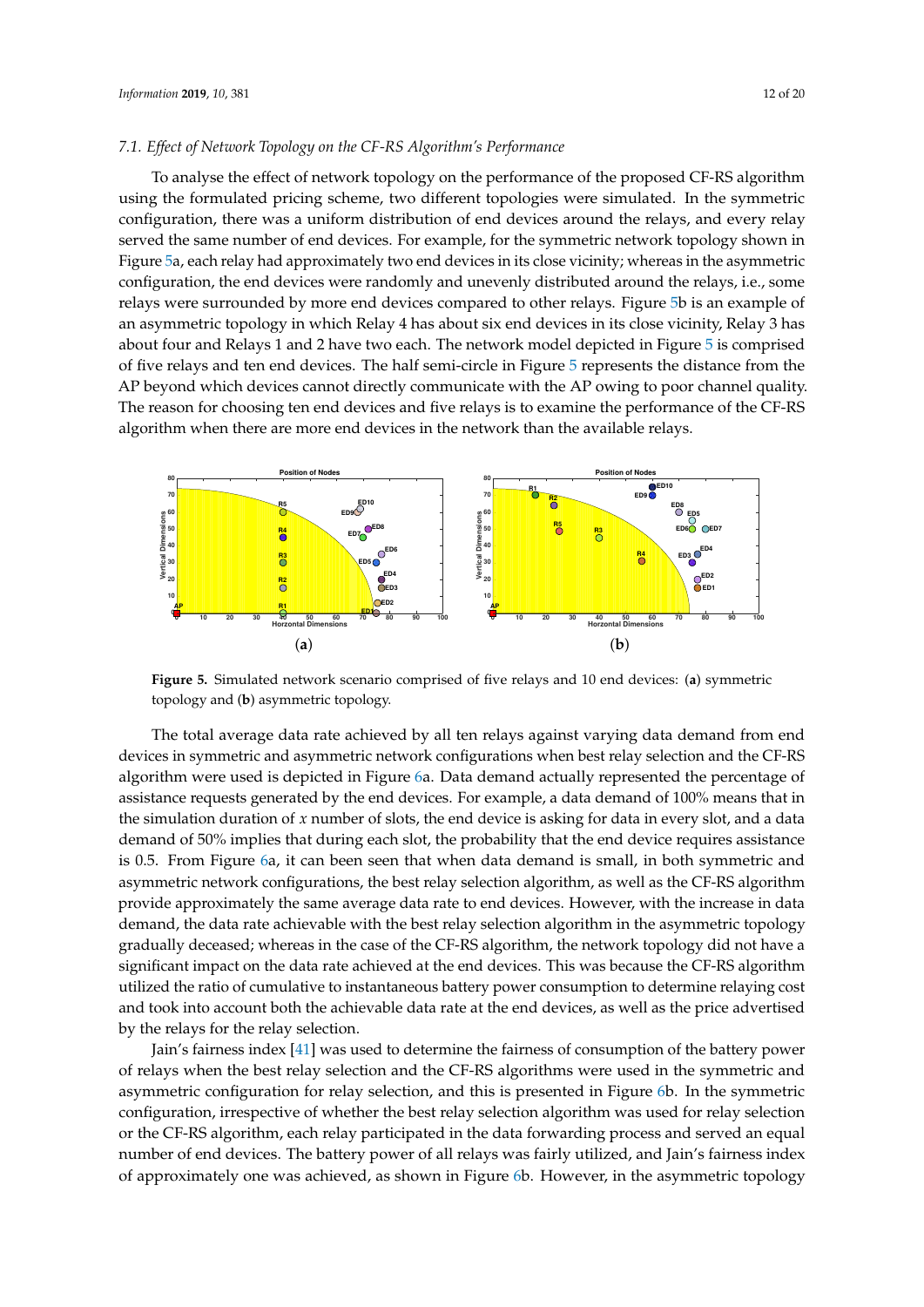for the best relay selection algorithm, the fairness index was only about 0.4 (40%) since end devices had a finite relaying budget and they ran out of their budget sooner when the best relay selection algorithm was used. This was because of the fixed cost and price considered for the best relay selection algorithm and also the mobile devices that did not have the best channel conditions did not get the opportunity to be selected as relays; whereas in the case of the CF-RS algorithm, the fairness increased with the increase in data demand from the end devices, since the designed pricing function for the CF-RS algorithm encouraged the end devices to avail themselves of the relaying service from the relays that not only provided the data rate, but also had a lower relaying price.

<span id="page-13-0"></span>

**Figure 6.** Performance comparison of the best relay selection algorithm and Credit based Fair Relay Selection (CF-RS) algorithm in the symmetric and asymmetric network configuration: (**a**) average data rate; (**b**) Jain's fairness index; (**c**) average utility of all five relays; and (**d**) average utility of end devices.

The average utility gained by the relays by participating in the relaying process for symmetric and asymmetric network topologies is shown in Figure [6c](#page-13-0). It can be clearly seen that network topology did not have any significant effect on the utility of relays when the CF-RS algorithm was used for relay selection. However, in the case of the best relay selection algorithm, for the asymmetric configuration, the utility of relays was comparatively very low since the end devices only chose the mobile devices with the best channel conditions as relays and the battery power of these selected relays reached their critical threshold value quickly, after which they could not participate in providing the data forwarding service and thus gained no benefit.

The utility of the end devices depended on the data rate achievable through the relay and the price paid to the relay. In the symmetric topology, the utility of end devices was greater than that achieved in the asymmetric topology, as depicted in Figure [6d](#page-13-0), since each relay was serving an equal number of end devices. However, in the asymmetric topology, the utility achieved by the end devices through the best relay selection algorithm decreased with the increase in data demand because of the fast depletion of the battery power of relays with the best channel conditions. On the other hand, the CF-RS algorithm outperformed the best relay selection algorithm in both the symmetric and asymmetric network configuration.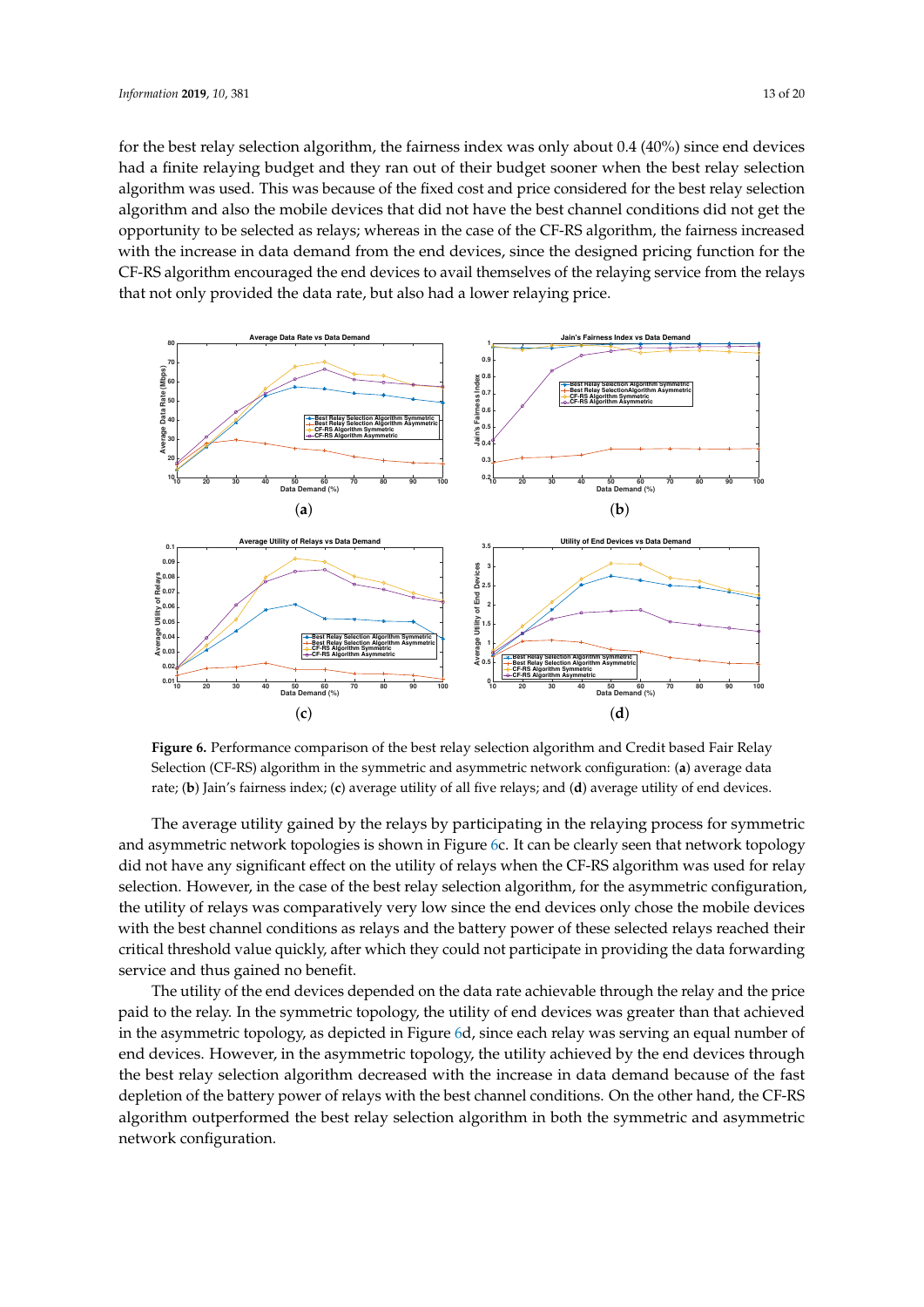#### *7.2. Exchange of Roles: Long Term Benefit*

To demonstrate the long term benefit of the CF-RS algorithm given by Equation [\(22\)](#page-10-1) and the accumulation and usage of credits earned by a device, a network model with devices exchanging their roles as the relay and end devices was analysed. The network model was still comprised of 15 devices, as presented in Figure [7a](#page-14-0), five relays and 10 end devices, and half way through the simulation duration, five of the end devices swapped their roles with the relays. For the ease of presentation, both relays and end devices are represented as *D* in Figure [7a](#page-14-0). To assess the performance of the CF-RS algorithm when such an exchange of roles occurred, two test case scenarios were considered. In Scenario 1, the relays and end devices changed their positions only once, as shown in Figure [7;](#page-14-0) whereas for Scenario 2, four such exchanges of positions were examined. For both test case scenarios, the CF-RS algorithm was compared with the best relay selection algorithm.

<span id="page-14-0"></span>

**Figure 7.** Simulated network scenario with relays and end devices exchanging their role once: (**a**) Position 1 before exchange; and (**b**) Position 2 after exchange.

For the test case Scenario 1, the CF-RS algorithm was compared with two different variations of the best relay selection algorithm: the best relay selection algorithm with obedient devices and the best relay selection with selfish devices. The purpose of the comparison was to establish the long term benefit provided by the CF-RS algorithm owing to its credit based mechanism and fair consumption of battery power. The configuration of these two variations of the best relay selection algorithm are given below:

- In Variation 1, for the best relay selection algorithm it was assumed that the relays were obedient devices and did not ask for any price for their services.
- Variation 2 dealt with the selfish relays who asked for a price for their services, but there was no mechanism to ensure fair utilization of the battery power of the relays.

The results obtained when the relays and end devices exchanged their roles for these two variations of the best relay selection algorithm in comparison with the CF-RS algorithm are discussed below.

#### 7.2.1. Variation 1: Obedient Relays

Figure [8a](#page-15-0) presents the overall benefit gained by the devices who were relays in Position 1 depicted in Figure [7a](#page-14-0) and became the end devices in Position 2 shown in Figure [7b](#page-14-0). The overall benefit of a device depended on the cost it experienced being a relay and the data rate it received being the end device. A simulation duration of 120 slots with a request probability of 50% from the end devices and the exchange of positions occurring after first 60 slots was simulated. Since the relays for the best relay selection algorithm were considered to be obedient, irrespective of whether the devices *D*1, *D*2, *D*3, *D*4 and *D*5 provided data forwarding service in Position 1 or not, they always received assistance when they became the end devices. This was because the devices *D*6, *D*7, *D*8, *D*9 and *D*10 in Position 2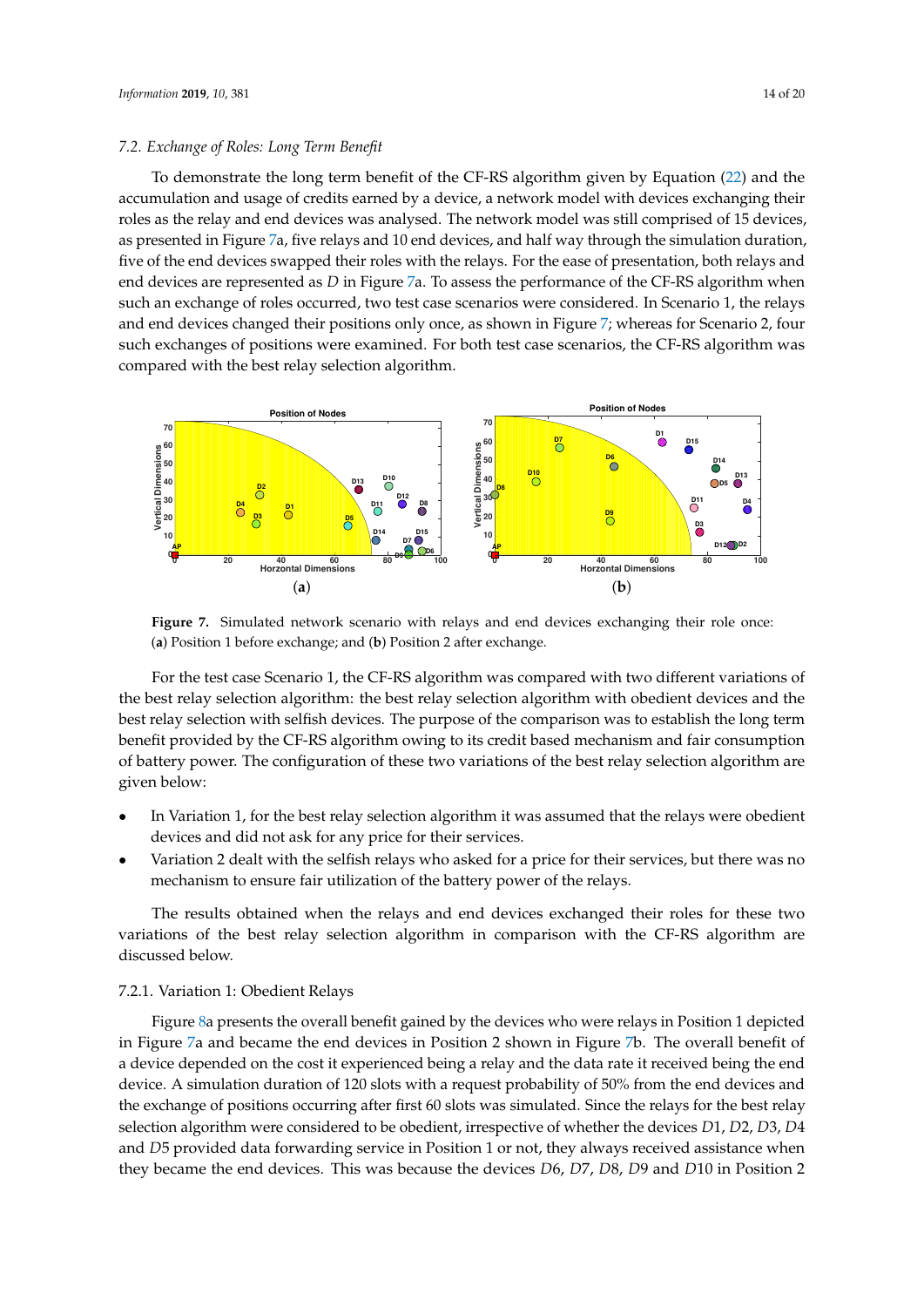were also obedient devices. Therefore, all five devices *D*1, *D*2, *D*3, *D*4 and *D*5 achieved good positive overall benefit for the best relay selection algorithm as well.

There were five relays in Position 1 (Figure [7a](#page-14-0)); however, despite the relays being obedient devices, the end devices only availed themselves of the services of *D*5 in case of the best relay selection algorithm. Therefore, in Figure [8b](#page-15-0), the service time of only *D*5 is plotted. The service time is the duration in which the relay is assisting the end devices before its battery power reaches the critical threshold value, i.e., 50% of its battery power. From Figure [8b](#page-15-0), it can be concluded that the CF-RS algorithm provided approximately 50% longer service time compared to the best relay selection algorithm with obedient relays in this scenario. This was due to the pricing function given in Equation [\(21\)](#page-9-1), which took into account fair consumption of battery power. The formulated pricing function conserved the battery power of relays with the best channel conditions and provided incentives to both relays to help the end devices and to end devices to buy services from the relays that did not provide the best SNR, but were asking for a lesser price.

<span id="page-15-0"></span>

**Figure 8.** Variation 1: best relay selection with obedient relays: (**a**) overall benefit attained by devices; (**b**) service time of *D*5.

The acquisition of credits by devices *D*1, *D*2, *D*3, *D*4 and *D*5 when they were the relays and then the expenditure of these earned credits when these five devices became the end devices are exhibited in Figure [9a](#page-16-0). The black vertical line represents the transition when these five devices changed their role from providing assistance to requiring assistance. The flat period in Figure [9a](#page-16-0) in Position 1 represented that either the device had run out of its battery power or was asking for too high a price that the end device could not afford. In Position 2, the flattening meant that the device exhausted its credits bank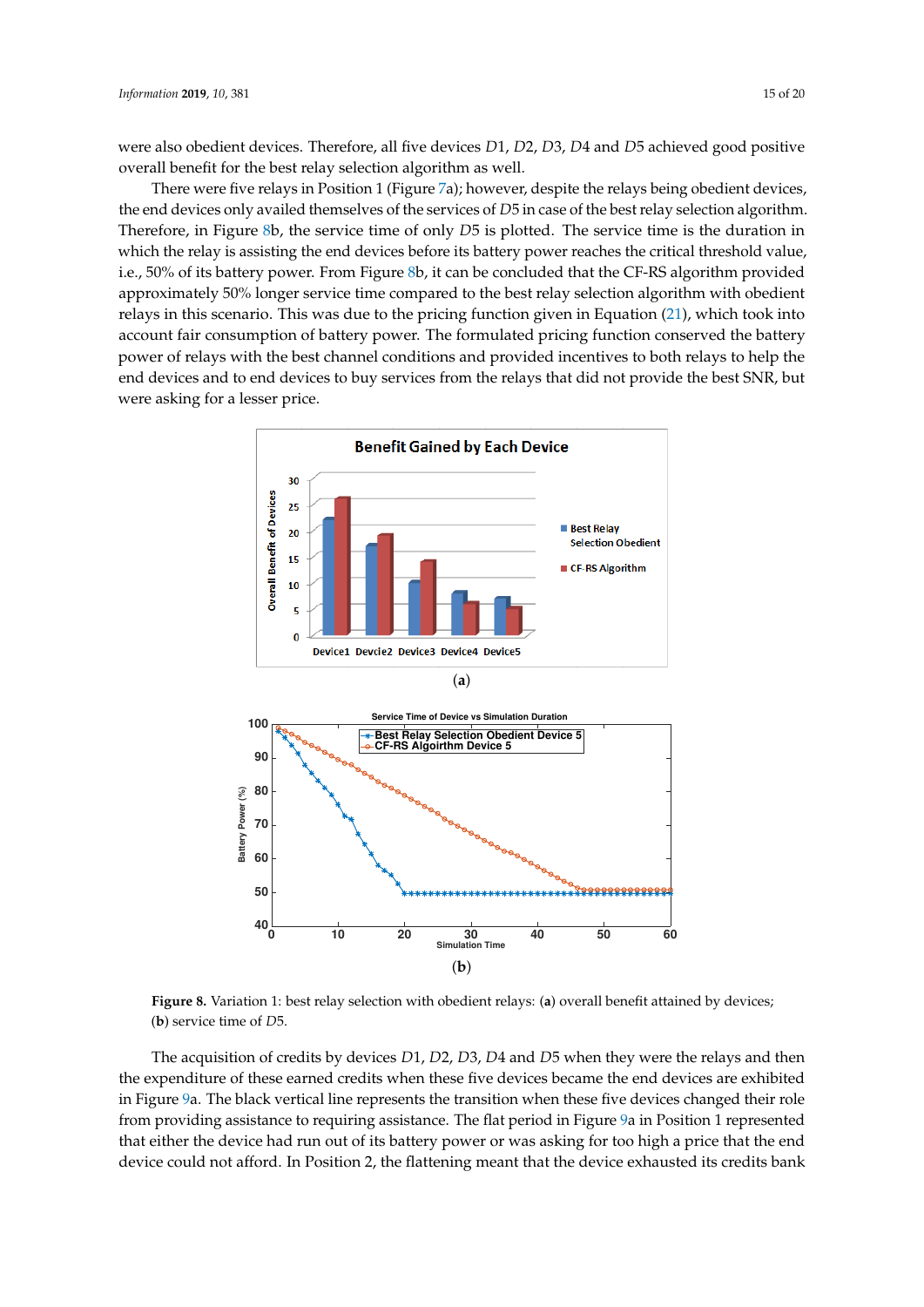or in other words its budget was fully used and it had no more budget to buy the relaying service for itself.

<span id="page-16-0"></span>

**Figure 9.** (**a**) Accumulation of credits when acting as the relay and usage of credits when become the end device for the CF-RS algorithm and (**b**) overall benefit attained by devices when the best relay selection algorithm considering selfish relays asking for price, irrespective of their cost, and the CF-RS algorithm were used.

#### 7.2.2. Variation 2: Selfish Relays

In Variation 2, the best relay selection algorithm also offered a price to the relays assisting the end devices irrespective of the cost in terms of battery power consumption they underwent. Figure [9b](#page-16-0) shows the overall benefit gained by the devices *D*1, *D*2, *D*3, *D*4 and *D*5 when the best relay selection algorithm and the CF-RS algorithm were used for relay selection. In case of the CF-RS algorithm, the benefit was more evenly distributed among the five devices as compared to the best relay selection algorithm. Furthermore, device *D*4 received almost negligible benefit. This was because in Position 1 of Figure [7,](#page-14-0) in case of the best relay selection algorithm *D*4 had no incentive to help the end devices, thus it earned zero credits and could not avail itself of relaying services when it became the end device in Position 2 of Figure [7.](#page-14-0) Furthermore, the cost of providing assistance, as well as fair dissipation of the battery power of relays had not been taken into account while determining the willingness of the devices to act as relays in the case of the best relay selection algorithm.

For the test case Scenario 2, the relays and the end devices exchanged their roles four times as depicted in Figures [7](#page-14-0) and [10.](#page-16-1) In Positions 1 and 3 (in Positions 1 and 4) of Figures [7](#page-14-0) and [10,](#page-16-1) devices *D*1 and *D*2 (*D*3, *D*4 and *D*5) were the relays, whereas in Positions 2 and 4 (Positions 2 and 3), they become the end devices. In the test case Scenario 2 of swapping of roles, the best relay selection algorithm with pricing irrespective of the relaying cost for the selfish relays was considered.

<span id="page-16-1"></span>

**Figure 10.** Simulated network scenario comprised of the remaining two positions of relays and end devices for the test case Scenario 2: (**a**) Position 3 and (**b**) Position 4.

Figure [11a](#page-17-1) displays the overall benefit gained by devices *D*1, *D*2, *D*3, *D*4 and *D*5 swapping their role as the relays and end devices multiple times during the simulation period of 120 slots, twice acting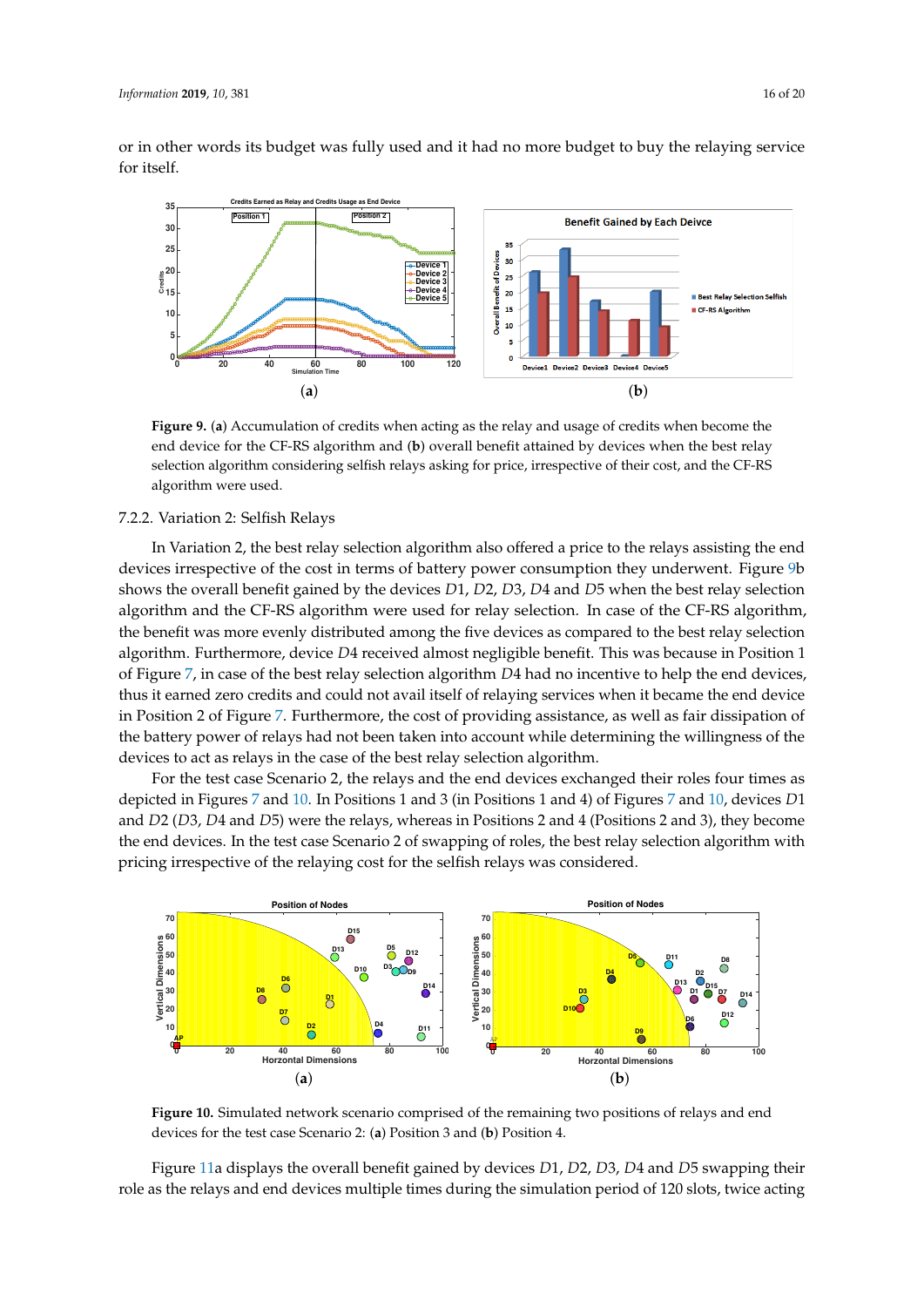as the relays and twice as the end devices. Even when the devices change their roles multiple times, all devices received a benefit when the CF-RS algorithm was used; whereas the best relay selection algorithm provided a benefit to only *D*1, *D*2 and *D*5 and almost a negligible one to *D*3 and *D*4, thus giving no long term benefit to *D*3 and *D*4 to assist the end devices. Therefore, the cumulative utility achieved by *D*1, *D*2, *D*3, *D*4 and *D*5 when helping the end devices was approximately 80% less than that achieved with the CF-RS algorithm, as depicted in Figure [11b](#page-17-1).

<span id="page-17-1"></span>

**Figure 11.** (**a**) Overall benefit attained by devices for the test case Scenario 2 where the relays and end devices swapped their positions multiple times and (**b**) the cumulative utility of devices *D*1, *D*2, *D*3, *D*4 and *D*5 for the test case Scenario 2 when acting as relays.

#### <span id="page-17-0"></span>**8. Conclusions**

This paper proposed a Credit based Fair Relay Selection (CF-RS) algorithm for coverage extension of mobile networks with emphasis on the fair power utilization of relays. The CF-RS algorithm based on the Stackelberg game used credits as an incentive to encourage the self-interested mobile devices to provide the relaying service to end devices and employed the ratio of cumulative to instantaneous battery power consumption for relaying cost calculation, thus resulting in fair utilization of the battery power of relays present in the network. The results obtained demonstrated that the CF-RS algorithm performed better than the best relay selection algorithm, which used SNR for relay selection, in terms of achievable data, Jain's fairness index and the utility of the end devices. The CF-RS algorithm achieved the same performance in the symmetric and asymmetric network configuration. Simulation results also confirmed that the CF-RS algorithm gave enough incentives to encourage the self-interested relays to take part in the data forwarding process and provided long term benefit to all participating devices. Despite the cost experienced when relaying data to the end devices, it was beneficial for a device to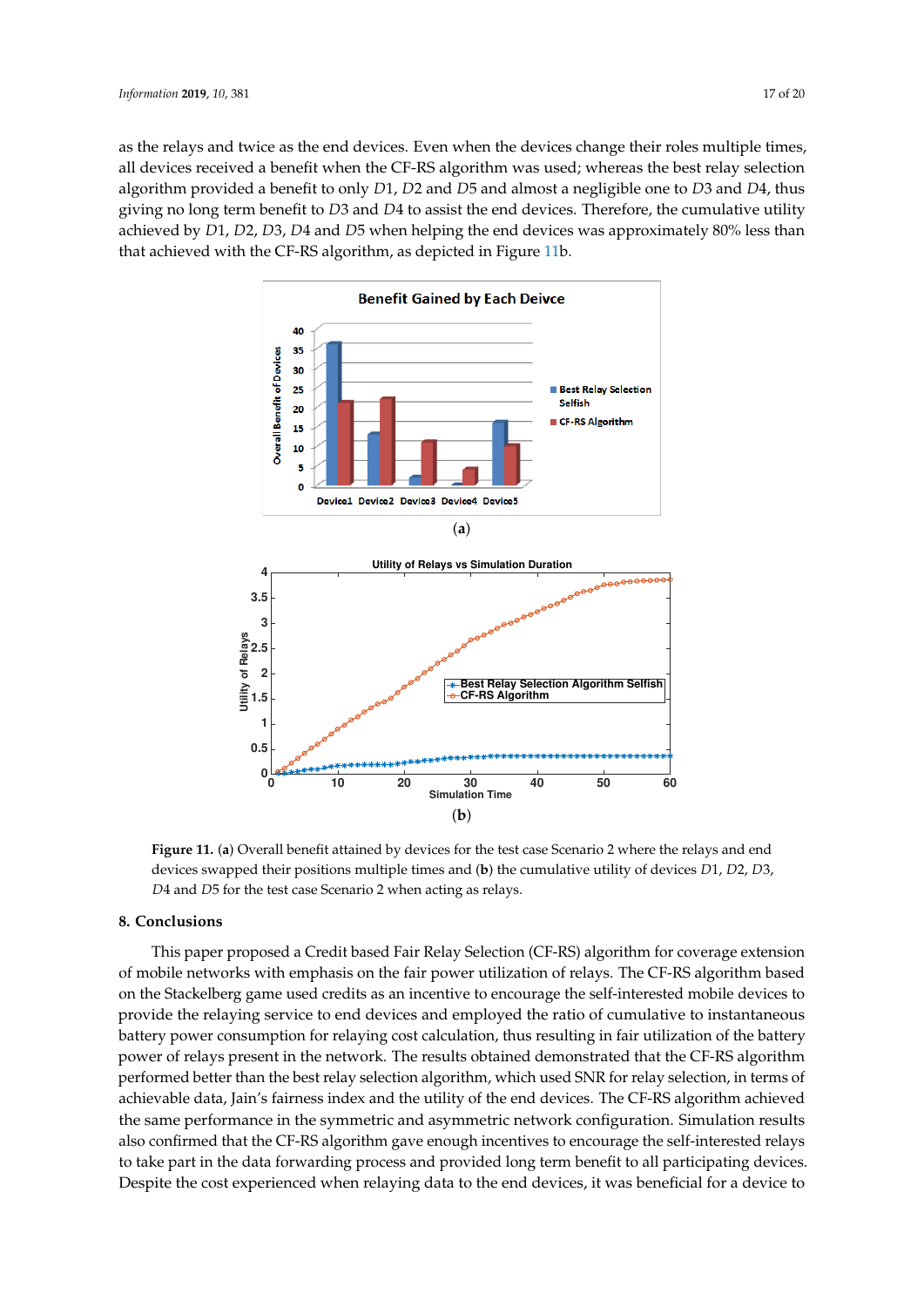act as a relay considering its overall benefit in terms of earned credits, utility and data rate when the CF-RS algorithm was used for relay selection. Future work will be comprised of the performance evaluation of the CF-RS algorithm under different mobility models and the network scenario with high mobility users.

**Author Contributions:** Conceptualization, N.A. and V.R.; methodology, N.A.; validation, N.A.; formal analysis, N.A.; investigation, N.A. and V.R.; writing–original draft preparation, N.A.; writing–review and editing, V.R.; supervision, V.R.

**Funding:** This research received no external funding.

**Conflicts of Interest:** The authors declare no conflict of interest.

#### **References**

- <span id="page-18-0"></span>1. Ayub, N.; Rakocevic, V. Credit based Relay Selection Algorithm Using Stackelberg Game. In Proceedings of the IEEE Wireless Days (WD), Manchester, UK, 24–26 April 2019; pp. 1–8.
- <span id="page-18-1"></span>2. Lam, R.K.; Chiu, D.M.; Lui, J.C.S. On the access pricing and network scaling issues of wireless mesh networks. *IEEE Trans. Comput.* **2007**, *56*, 1456–1469. [\[CrossRef\]](http://dx.doi.org/10.1109/TC.2007.70753)
- <span id="page-18-8"></span>3. Saghezchi, F.B.; Radwan, A.; Rodriguez, J.; Taha, A.E.M. Coalitional relay selection game to extend battery lifetime of multi-standard mobile terminals. In Proceedings of the IEEE International Conference on Communications (ICC), Sydney, Australia, 10–14 June 2014; pp. 508–513.
- <span id="page-18-13"></span>4. Mastronarde, N.; Patel, V.; Xu, J.; Liu, L.; Van Der Schaar, M. To relay or not to relay: Learning device-to-device relaying strategies in cellular networks. *IEEE Trans. Mob. Comput.* **2016**, *15*, 1569–1585. [\[CrossRef\]](http://dx.doi.org/10.1109/TMC.2015.2465379)
- <span id="page-18-14"></span>5. Wang, B.; Zhu, H.; Liu, K.J.R. Distributed relay selection and power control for multiuser cooperative communication networks using stackelberg game. *IEEE Trans. Mob. Comput.* **2008**, *8*, 975–990. [\[CrossRef\]](http://dx.doi.org/10.1109/TMC.2008.153)
- <span id="page-18-2"></span>6. Cao, Q.; Zhao, H.V.; Jing, Y. Power allocation and pricing in multiuser relay networks using Stackelberg and bargaining games. *IEEE Trans. Veh. Technol.* **2012**, *61*, 3177–3190. [\[CrossRef\]](http://dx.doi.org/10.1109/TVT.2012.2204076)
- <span id="page-18-3"></span>7. Ciobanu, R.I.; Dobre, C.; Dascalu, M.; Trausan-Matu, S.; Cristea, V. Collaborative selfish node detection with an incentive mechanism for opportunistic networks. In Proceedings of the IFIP/IEEE International Symposium on Integrated Network Management (IM), Ghent, Belgium, 27–31 May 2013; pp. 1161–1166.
- <span id="page-18-4"></span>8. Altman, E.; Kherani, A.A.; Michiardi, P.; Molva, R. Non-cooperative forwarding in ad-hoc networks. In Proceedings of the International Conference on Research in Networking, Waterloo, ON, Canada, 2–6 May 2005; pp. 486–498.
- 9. Han, Z.; Ji, Z.; Liu, K.R. Dynamic distributed rate control for wireless networks by optimal cartel maintenance strategy. In Proceedings of the IEEE Global Telecommunications Conference (GLOBECOM), Dallas, TX, USA, 29 November–3 December 2004; pp. 3454–3458.
- <span id="page-18-9"></span>10. Han, Z.; Pandana, C.; Liu, K.R. A self-learning repeated game framework for optimizing packet forwarding networks. In Proceedings of the Wireless Communications and Networking Conference, New Orleans, LA, USA, 13–17 March 2005; pp. 2131–2136.
- <span id="page-18-10"></span>11. Crowcroft, J.; Gibbens, R.; Kelly, F.; Ostring, S. Modelling incentives for collaboration in mobile ad hoc networks. *Perform. Eval.* **2004**, *57*, 427–439. [\[CrossRef\]](http://dx.doi.org/10.1016/j.peva.2004.03.003)
- <span id="page-18-11"></span>12. Srinivasan, V.; Nuggehalli, P.; Chiasserini, C.F.; Rao, R.R. Cooperation in wireless ad hoc networks. In Proceedings of the Twenty-Second Annual Joint Conference of the IEEE Computer and Communications Societies, San Francisco, CA, USA, 30 March–3 April 2003; pp. 808–817.
- <span id="page-18-12"></span>13. Yang, D.; Fang, X.; Xue, G. Truthful auction for cooperative communications. In Proceedings of the 12th ACM International Symposium on Mobile Ad Hoc Networking and Computing, Paris, France, 16–20 May 2011; p. 9.
- <span id="page-18-5"></span>14. Huang, J.; Han, Z.; Chiang, M.; Poor, H.V. Auction based resource allocation for cooperative communications. *IEEE J. Sel. Areas Commun.* **2008**, *26*, 1226–1237. [\[CrossRef\]](http://dx.doi.org/10.1109/JSAC.2008.080919)
- <span id="page-18-6"></span>15. Charilas, D.E.; Panagopoulos, A.D. A survey on game theory applications in wireless networks. *Comput. Netw.* **2010**, *54*, 3421–3430. [\[CrossRef\]](http://dx.doi.org/10.1016/j.comnet.2010.06.020)
- <span id="page-18-7"></span>16. Liu, L.; Zou, J.; Xiong, H. Bandwidth Allocation for Video Streaming over Peer-to-Peer Networks with Nash Bargaining. In Proceedings of the International Conference on Internet Multimedia Computing and Service, Xiamen, China, 10–12 July 2014; p. 363.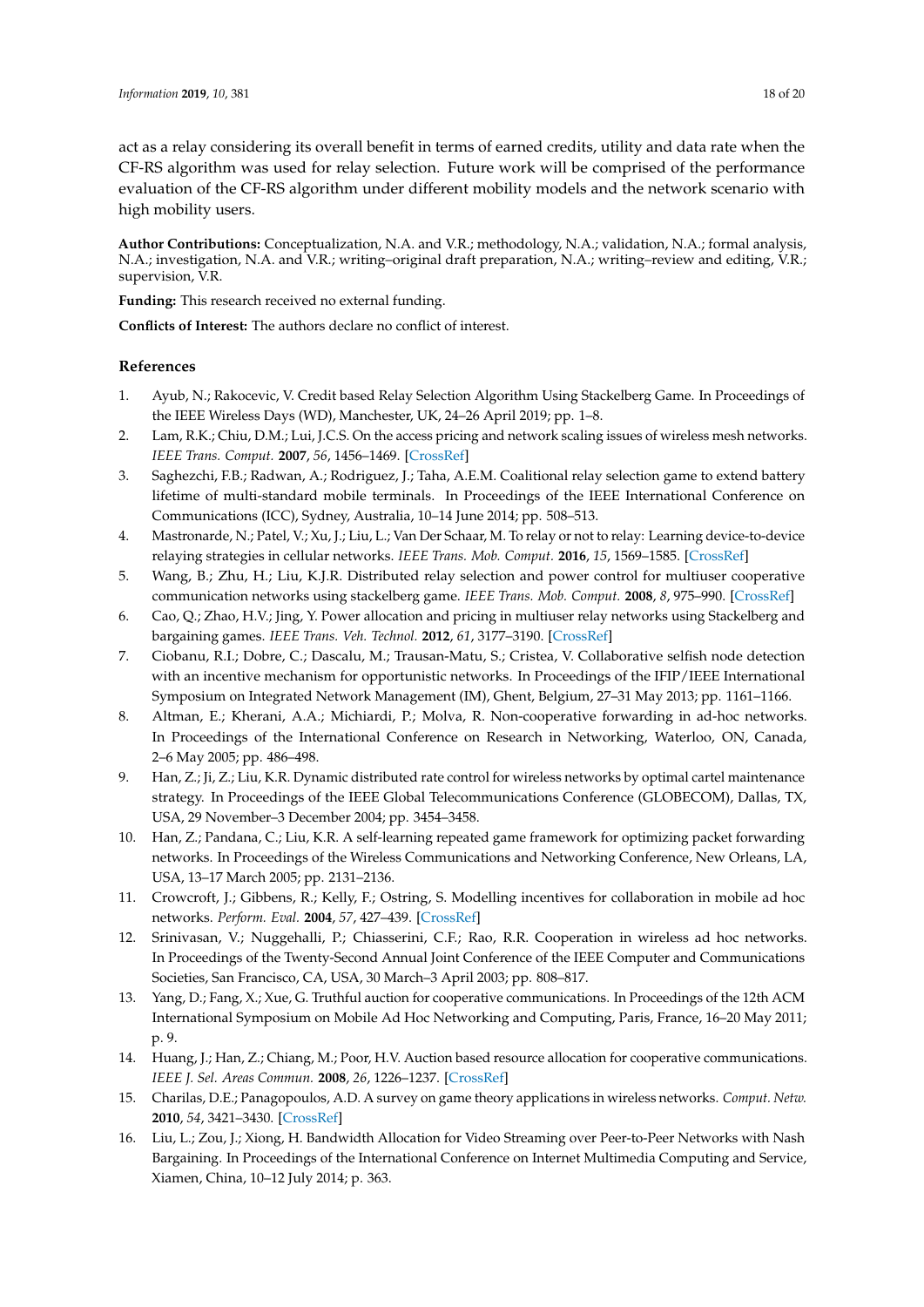- <span id="page-19-0"></span>17. Tang, J.; Hincapié, R.; Xue, G.; Zhang, W.; Bustamante, R. Fair bandwidth allocation in wireless mesh networks with cognitive radios. *IEEE Trans. Veh. Technol.* **2010**, *59*, 1487–1496. [\[CrossRef\]](http://dx.doi.org/10.1109/TVT.2009.2038478)
- <span id="page-19-1"></span>18. Devarajan, R.; Jha, S.C.; Phuyal, U.; Bhargava, V.K. Energy-aware resource allocation for cooperative cellular network using multi-objective optimization approach. *IEEE Trans. Wirel. Commun.* **2012**, *11*, 1797–1807. [\[CrossRef\]](http://dx.doi.org/10.1109/TWC.2012.030512.110895)
- <span id="page-19-9"></span>19. Khayatian, H.; Saadat, R.; Abouei, J. Coalition based approaches for joint power control and relay selection in cooperative networks. *IEEE Trans. Veh. Technol.* **2013**, *62*, 835–842. [\[CrossRef\]](http://dx.doi.org/10.1109/TVT.2012.2222681)
- 20. Afghah, F.; Abedi, A. Distributed fair-efficient power allocation in two-hop relay networks. In Proceedings of the 10th Annual IEEE Communications Society Conference on Sensor, Mesh and Ad Hoc Communications and Networks (SECON), New Orleans, LA, USA, 24–27 June 2013; pp. 255–257.
- <span id="page-19-2"></span>21. Shen, Y.; Feng, G.; Yang, B.; Guan, X. Fair resource allocation and admission control in wireless multiuser amplify-and-forward relay networks. *IEEE Trans. Veh. Technol.* **2012**, *61*, 1383–1397. [\[CrossRef\]](http://dx.doi.org/10.1109/TVT.2012.2183906)
- <span id="page-19-3"></span>22. Saghezchi, F.B.; Radwan, A.; Rodriguez, J. Energy efficiency performance of WiFi/WiMedia relaying in hybrid ad-hoc networks. In Proceedings of the Third International Conference on Communications and Information Technology (ICCIT), Beirut, Lebanon, 19–21 June 2013; pp. 285–289.
- <span id="page-19-4"></span>23. Michalopoulos, D.S.; Karagiannidis, G.K. PHY-layer fairness in amplify and forward cooperative diversity systems. *IEEE Trans. Wirel. Commun.* **2008**, *7*, 1073–1082. [\[CrossRef\]](http://dx.doi.org/10.1109/TWC.2008.060825)
- <span id="page-19-5"></span>24. Liu, J.; Lu, K.; Cai, X.; Murthi, M.N. Regenerative cooperative diversity with path selection and equal power consumption in wireless networks. *IEEE Trans. Wirel. Commun.* **2009**, *8*, 3926–3932.
- <span id="page-19-6"></span>25. Guo, Y.; Duan, L.; Zhang, R. Optimal pricing and load sharing for energy saving with cooperative communications. *IEEE Trans. Wirel. Commun.* **2016**, *15*, 951–964. [\[CrossRef\]](http://dx.doi.org/10.1109/TWC.2015.2480771)
- 26. Niyato, D.; Hossain, E. Wireless broadband access: Wimax and beyond-integration of wimax and wifi: Optimal pricing for bandwidth sharing. *IEEE Commun. Mag.* **2007**, *45*, 140–146. [\[CrossRef\]](http://dx.doi.org/10.1109/MCOM.2007.358861)
- <span id="page-19-7"></span>27. Shastry, N.; Adve, R.S. Stimulating cooperative diversity in wireless ad hoc networks through pricing. In Proceedings of the IEEE International Conference on Communications (ICC), Istanbul, Turkey, 11–15 June 2006; pp. 3747–3752.
- <span id="page-19-8"></span>28. Zhou, Z.; Yu, H.; Xu, C.; Xiong, F.; Jia, Y.; Li, G. Joint relay selection and spectrum allocation in d2d based cooperative vehicular networks. In Proceedings of the IEEE nternational Conference on Information and Communication Technology Convergence (ICTC), Jeju Island, Korea, 18–20 October 2017; pp. 241–246.
- <span id="page-19-10"></span>29. Zhou, Z.; Yu, H.; Xu, C.; Zhang, Y.; Mumtaz, S.; Rodriguez, J. Dependable content distribution in D2D based cooperative vehicular networks: A big data-integrated coalition game approach. *IEEE Trans. Intell. Transp. Syst.* **2018**, *19*, 953–964. [\[CrossRef\]](http://dx.doi.org/10.1109/TITS.2017.2771519)
- <span id="page-19-11"></span>30. Cui, H.; Wang, Y.; Guan, Q.; Zhang, H. Distributed Interference-Aware Cooperative MAC Based on Stackelberg Pricing Game. *IEEE Trans. Veh. Technol.* **2015**, *64*, 4124–4134. [\[CrossRef\]](http://dx.doi.org/10.1109/TVT.2014.2364734)
- 31. Zhang, J.; Zhang, Q. Stackelberg game for utility based cooperative cognitiveradio networks. In Proceedings of the 10th ACM International Symposium on Mobile Adhoc Networking and Computing, New Orleans, LA, USA, 18–21 May 2009; pp. 23–32.
- <span id="page-19-12"></span>32. Fang, H.; Xu, L.; Choo, K.K.R. Stackelberg game based relay selection for physical layer security and energy efficiency enhancement in cognitive radio networks. *Appl. Math. Comput.* **2017**, *296*, 153–167. [\[CrossRef\]](http://dx.doi.org/10.1016/j.amc.2016.10.022)
- <span id="page-19-13"></span>33. Zhou, Z.; Tan, L.; Gu, B.; Zhang, Y.; Wu, J. Bandwidth slicing in software-defined 5G: A stackelberg game approach. *IEEE Veh. Technol. Mag.* **2018**, *13*, 102–109. [\[CrossRef\]](http://dx.doi.org/10.1109/MVT.2018.2814022)
- <span id="page-19-14"></span>34. Ahmed, I.; Nasri, A.; Michalopoulos, D.S.; Schober, R.; Mallik, R.K. Relay subset selection and fair power allocation for best and partial relay selection in generic noise and interference. *IEEE Trans. Wirel. Commun.* **2012**, *11*, 1828–1839. [\[CrossRef\]](http://dx.doi.org/10.1109/TWC.2012.031212.111113)
- <span id="page-19-15"></span>35. Li, Y.; Wang, H.; Yin, Q.; Luo, M. Fair relay selection in decode-and-forward cooperation based on outage priority. *Sci. China Inf. Sci.* **2013**, *56*, 1–10. [\[CrossRef\]](http://dx.doi.org/10.1007/s11432-012-4658-8)
- <span id="page-19-16"></span>36. Zhao, H.; Pan, Z. Distributed relay selection strategy based on physical-layer fairness for amplify-and-forward relaying systems. *IET Commun.* **2016**, *10*, 2261–2268. [\[CrossRef\]](http://dx.doi.org/10.1049/iet-com.2016.0268)
- <span id="page-19-17"></span>37. Kelly, F.P.; Maulloo, A.K.; Tan, D.K. Rate control for communication networks: Shadow prices, proportional fairness and stability. *J. Oper. Res. Soc.* **1998**, *49*, 237–252. [\[CrossRef\]](http://dx.doi.org/10.1057/palgrave.jors.2600523)
- <span id="page-19-18"></span>38. Jalali, A.; Padovani, R.; Pankaj, R. Data throughput of CDMA-HDR a high efficiency-high data rate personal communication wireless system. In Proceedings of the IEEE 51st Vehicular Technology Conference (VTC), Tokyo, Japan, 15–18 May 2000; Volume 3, pp. 1854–1858.